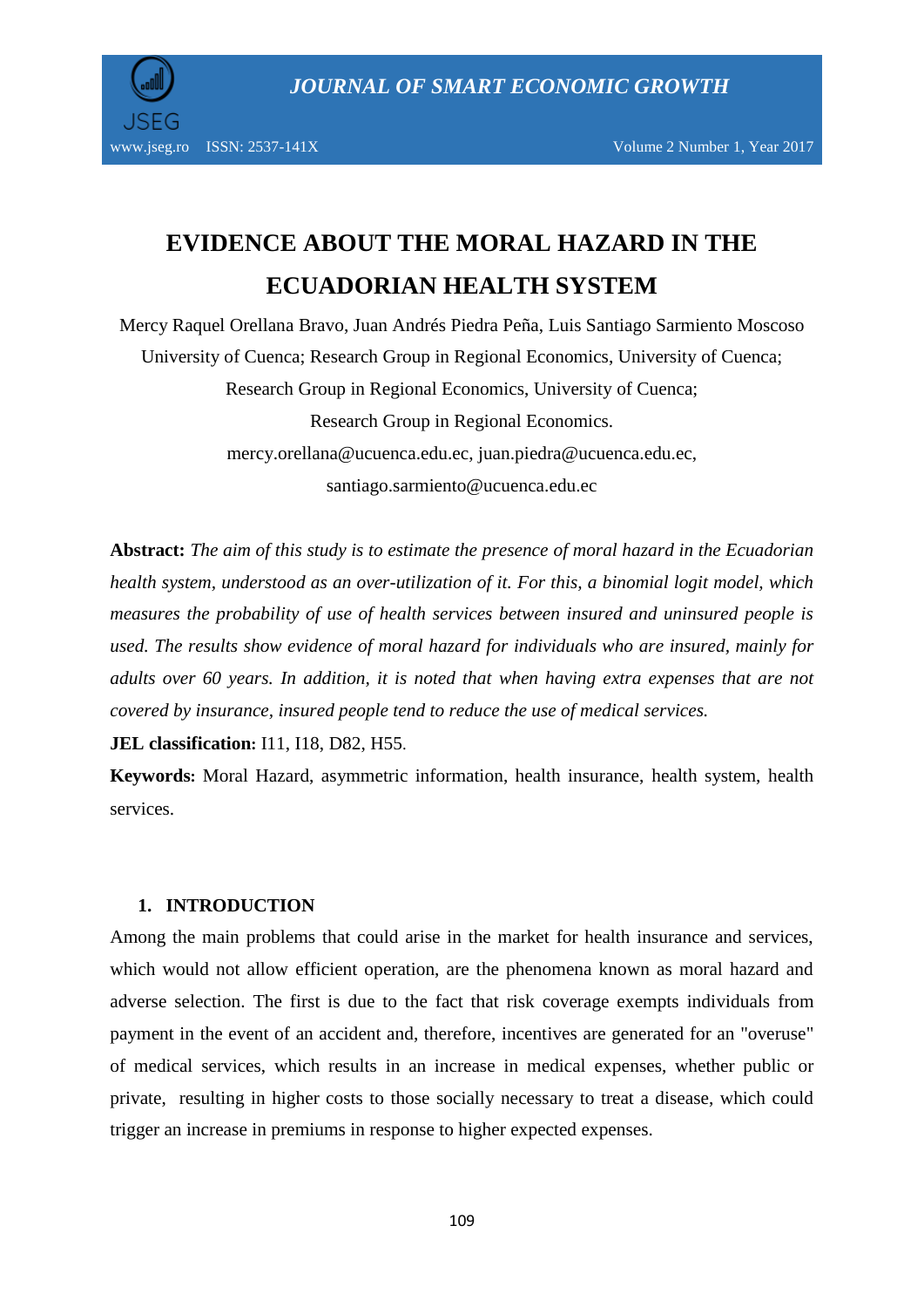

 $\overline{a}$ 

On the other hand, there would be asymmetries of information conditioned to the health state of individuals, since they know more about their situation than the health company, and, therefore, generate an adverse selection process of the type of insurance chosen by forming a biased sample of the universe of people insurable. This will lead to problems such as inadequate selection of insurance plans, a suboptimal distribution of risk among the insured population, and finally under-coverage (or lack of coverage) for potentially risky individuals marginalized from the market.

Among the main studies that report a moral hazard in the demand for health services, we have Cameron et al. (1988), Newhouse (1993); and Sapelli and Vial (2003). Regarding literature on adverse selection in various health plans analyzed, we have Cameron et al. (1988), Bertranou (1998); and Sapelli and Vial (2003). For Ecuador, there is no academic-empirical literature concerning this subject as far as we can tell.

In Ecuador, the health insurance system has a dual character. On the one hand, there is the public insurance system of the Ecuadorian Institute of Social Security (IESS), which is mandatory for dependent employees, where individuals contribute a proportionate amount to the remuneration earned and receive health services when they need it.<sup>1</sup> On the other hand, there are private insurance systems which offer different schemes of insurance, however, the purchase of these is not mandatory, the system charges a premium, which is proportional to the consideration for risk coverage by the health service used. It is important to note that the public health service covers the expenses not only of the insured but also of all children under 18 years old. The complete coverage feature presented by public health insurance makes it possible to presume the existence of moral hazard in the system.

In this paper, we aim to estimate the presence of moral hazard in the Ecuadorian health system, understood as an overuse of services when comparing the use among those who have compulsory public insurance against individuals who do not have it. Additionally, the effect of the variables associated with the characteristics of individuals and the system on the probability of using health services is analyzed and measured. The results can bring important implications of public and health policy, since they would demonstrate that given the significant existence of asymmetric information in the system, it would be exposed to strong

<sup>&</sup>lt;sup>1</sup> The contribution is divided in 9.45% paid by the employee and 11.15% paid by the employer. Health coverage is complete regardless of illness, and has no co-payments.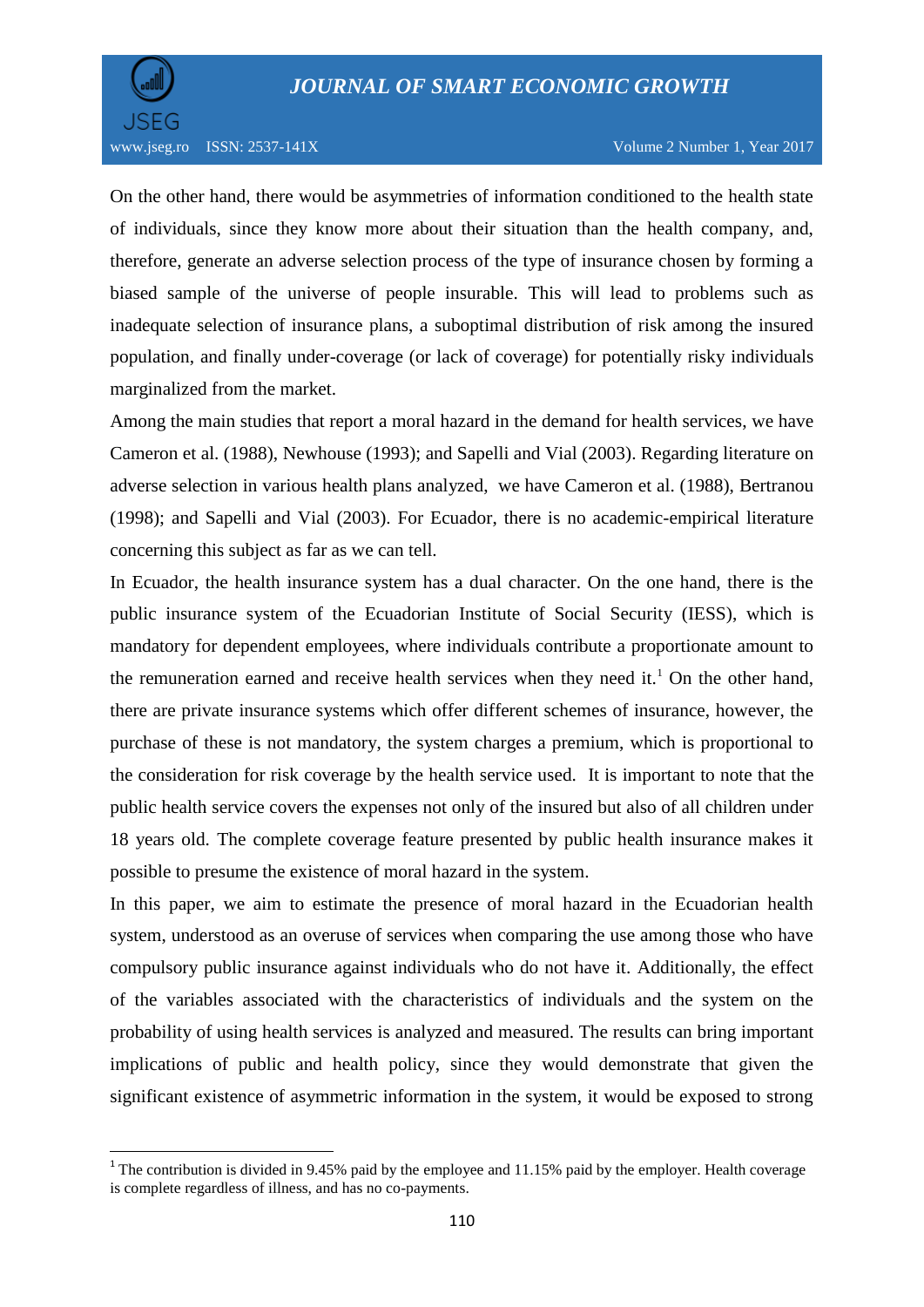

 $\overline{a}$ 

problems of inefficiency in the market, resulting in a loss for society (Pauly, 1968; Rothschild and Stiglitz, 1976).

The outlay of this paper is as follows. First, we describe the Ecuadorian health insurance system, both public and private, as well as the main empirical data. We give a brief compilation of the main empirical studies on the subject. Through the health service demand model developed by Cameron et al. (1988) and Cameron and Trivedi (1991), we carry out an analysis of the factors that determine the choice of the health system's use (or self-medication) of the individual when she presents a disease, using a logit model, which allows us to analyze the probability of using the health system using the ENSANUT database. <sup>2</sup> Next, we present the main results of the model and estimate the presence of a moral hazard or "overuse" in the Ecuadorian health system. Finally, we present the most relevant conclusions.

### **2. THE ECUADORIAN HEALTH INSURANCE SYSTEM.**

In Ecuador, a two-way analysis can be developed for the health insurance system, the first covering private health insurance, and the second for the public health system (IESS).<sup>3</sup>

The people who are affiliated to compulsory public insurance are those who work in a dependency relationship, however, it may be the case that despite having a work relationship, the individual does not have compulsory public insurance due to problems of informality, an important feature of the labor market in Ecuador. $4$  On the other hand, the IESS has experienced in the last decade a significant increase in the number of beneficiaries. In fact, in 1978 the system had 571 thousand policyholders, growing at an average annual rate of 7% between 1978 and 2014, currently owning 4302 thousand insured people. It is also interesting to note that the accelerated rate of growth in the last five years has reached an average of 10%, mainly due to the new constitutional reforms in social security.<sup>5</sup> From an economic

<sup>2</sup> National Health and Nutrition Survey - ENSANUT - ECU", which was elaborated by the Ministry of Health in coordination with the National Institute of Statistics and Censuses, during the years 2011-2013.

<sup>&</sup>lt;sup>3</sup> It also includes the Peasant Health Insurance, the Social Security Institute of the Armed Forces (ISSFA) and the Social Security Institute of the National Police (ISPOL).

<sup>4</sup> According to the National Institute of Statistics and Censuses (INEC), by December 2013 there were 40% of people working under informality in Ecuador.

Article 34 of the Constitution of Ecuador of 2008 establishes that the State shall guarantee the full exercise of the right to social security. As a result, a number of reforms have been carried out, such as coverage of children under the age of 18 (Article 102, Social Security Law) or deprivation of liberty for employers who do not affiliate workers within a maximum period of 30 Days (Art. 244, Organic Comprehensive Criminal Code).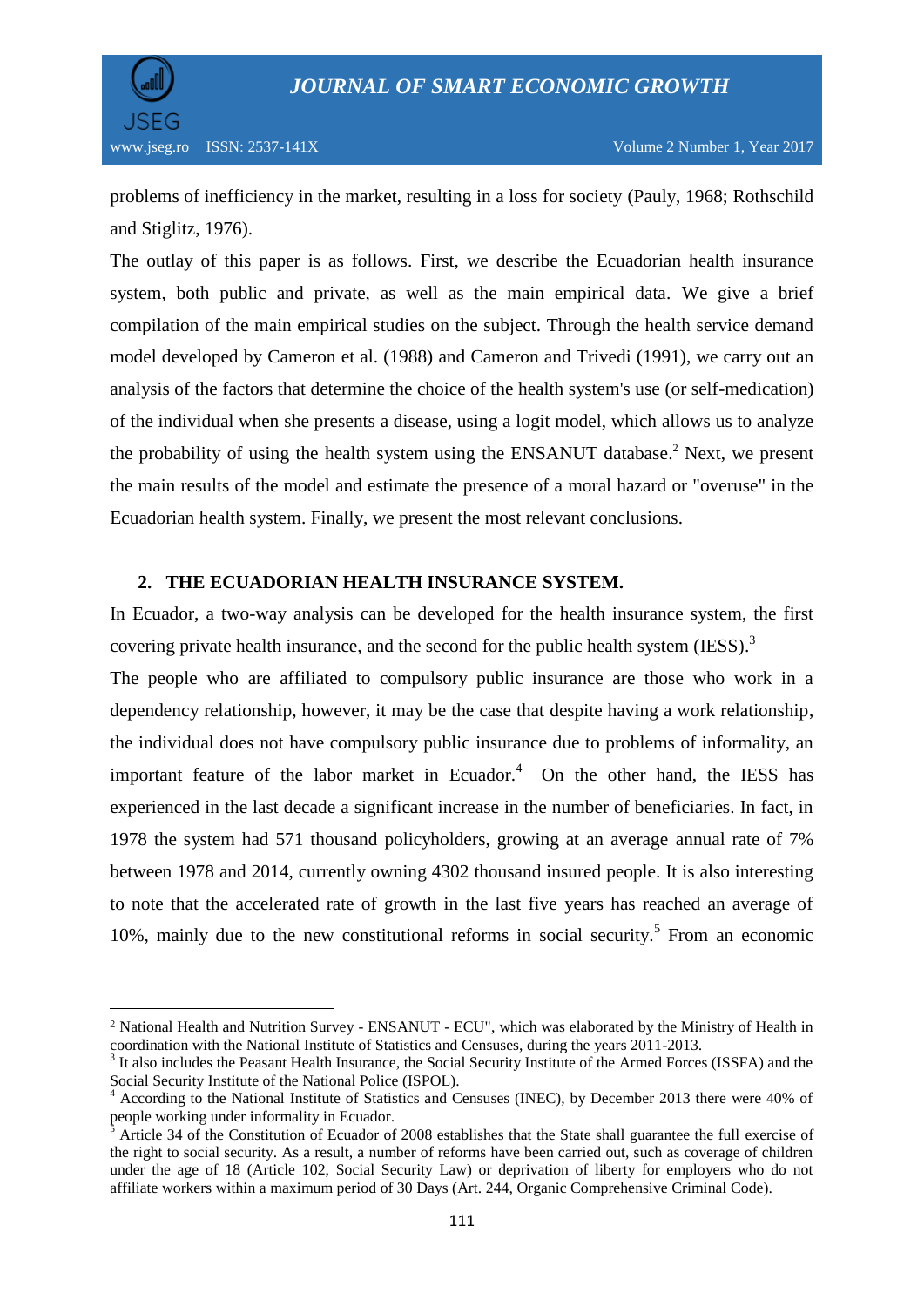

perspective in 2014, this institution collected contributions of approximately \$ 429 million, or 0.04% of GDP for that year.

As for the private insurance market, two types of companies that are engaged in this activity can be distinguished, due to the legal nature of private insurance. First, we have prepaid medical companies,<sup>6</sup> which are regulated by the Superintendency of Companies;<sup>7</sup> these offer very diversified contracts, which can cover plans for young people, adults, seniors, as well as corporate or family plans. In the same way, these plans offer different rates, ranging from a minimum of approximately \$8 per month to a maximum of approximately \$ 400 (depending on the plan and the insurance company). On the other hand, there are insurance companies through policies that include health coverage. These companies are regulated by the Superintendency of Banks and Insurance.<sup>8</sup> With regard to the number of insured people, there are no statistics on these entities, however, by the year 2014, they report revenues close to 96 million dollars.

Tables A1 and A2 of the appendix provide summary information on the general benefits each type of insurance offers.

### **2.1. Data**

 $\overline{a}$ 

In this paper, we use the ENSANUT 2013 survey. According to which, 33% of the total population benefits from public health insurance, 1.17% have private insurance, 2.4% have both types of insurance and 63.43% of the population do not have insurance. Thus, according to these figures, there would be approximately 9 million Ecuadorians without health protection.<sup>9</sup> According to the socioeconomic categorization, it is also reported that coverage of

 $6$  All those services whose object is the acquisition of access to medical or health benefits in advance and that do not constitute either formally or materially services or modalities of medical insurance or life insurance (Law of Medical Insurance and Prepaid Medicine).

 $<sup>7</sup>$  Prepaid medicine is systems or plans, but not policies. Unlike a health insurance policy, the company that</sup> provides the service of prepaid medicine is obliged to provide the consultation service that is carried out at the express will of the user, without requiring that she is ill, as long as she wishes through potestative action with purely preventive purposes. It is regulated by the Superintendence of Companies, which is the "Technical body responsible for monitoring and controlling the organization, activities, operation, dissolution and liquidation of companies and other entities".

<sup>&</sup>lt;sup>8</sup> A health insurance is a policy, which covers economic damages as a result of illness or accident, allowing access to treatments intended to recover health, diagnose or alleviate effects of illness, the insured can benefit only if the event that is detailed in the policy happens. It is regulated by the Superintendency of Banks and Insurance, which is the "Technical body responsible for monitoring and controlling the transparency and effectiveness of financial system institutions, private insurance and social security".

<sup>9</sup> According to INEC, by the year 2013 there were about 15 million inhabitants in Ecuador.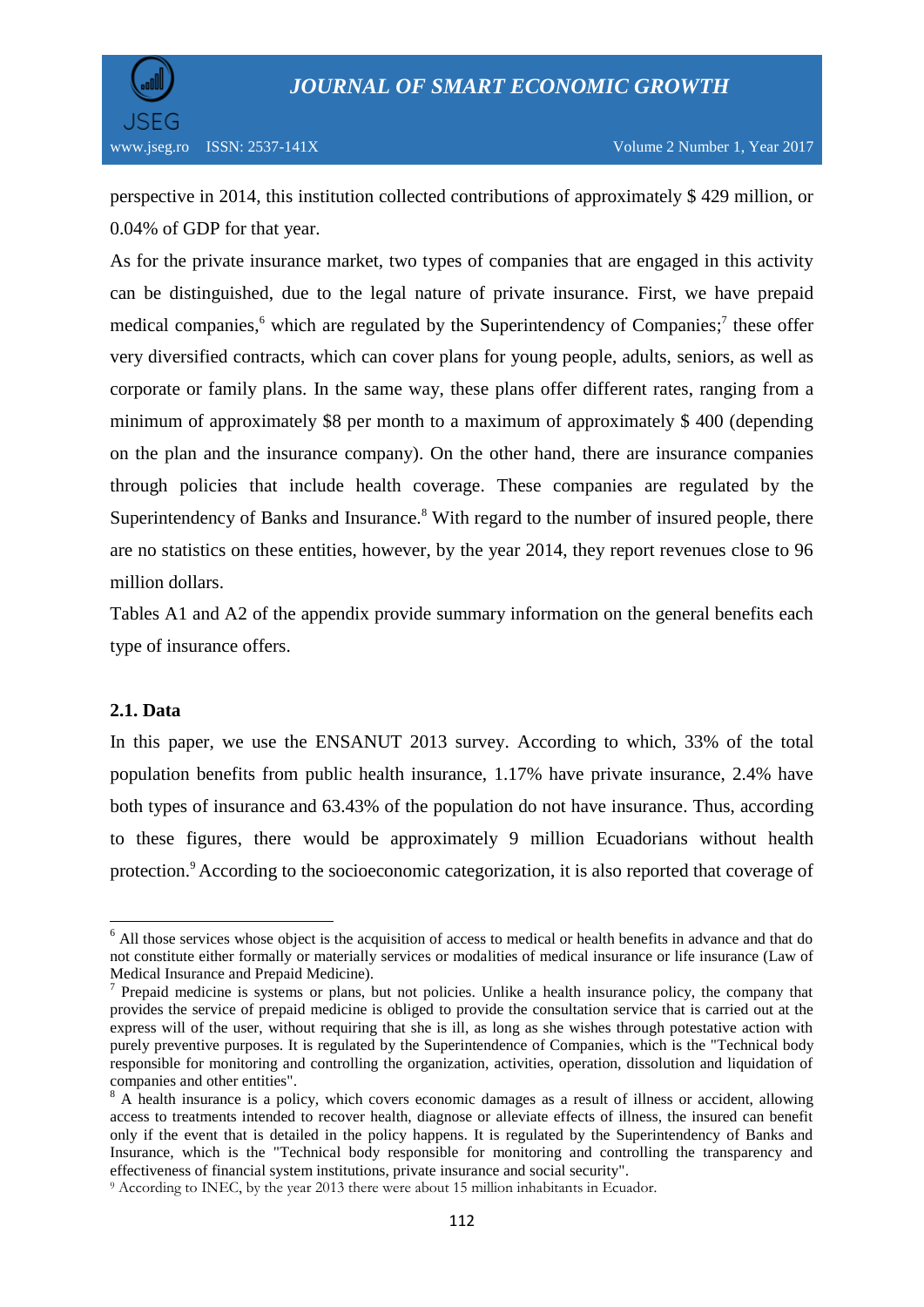

all types of insurance increases as income increases. Public insurance reports a 41.7% affiliation in individuals with higher resources, located in the last quintile, compared to 9.4% of the individuals located in the first quintile. On the other hand, among the total of workers, 64.71% are dependent and 35.29% are independent.

Table 1 shows the characteristics of individuals who presented health problems in the 30 days prior to the survey and who attended a medical center or were self-medicated, divided in relation to the type of health insurance they have. According to the data reported, the visit to a health center (public or private) increases with income in individuals who have some type of insurance, that relationship is not conclusive for people who do not have insurance, On the other hand, the visit to a medical center increases according to the age, regardless of whether it is insured or not, in addition, the visit is greater for women and for individuals of indigenous race. This could happen because the majority of indigenous people are insured under peasant insurance, the same ones that pay low quotes and have high coverage, also, no significant difference is found according to the area of origin of the individual, be it urban or rural.

|                         | Have a health insurance |                   | Do not have a health insurance |                   |
|-------------------------|-------------------------|-------------------|--------------------------------|-------------------|
|                         | <b>Attended a</b>       |                   |                                | <b>Attended a</b> |
|                         | Self-                   | hospital, center, | Self-                          | hospital, center, |
|                         | medicated               | medical           | medicated                      | medical           |
|                         |                         | subcenter         |                                | subcenter         |
| <b>Health condition</b> |                         |                   |                                |                   |
| Excellent               | 40.64%                  | 59.36%            | 49.78%                         | 50.22%            |
| Very good               | 34.27%                  | 65.73%            | 40.65%                         | 59.35%            |
| Good                    | 35.69%                  | 64.31%            | 43.24%                         | 56.76%            |
| Regular                 | 34.42%                  | 65.58%            | 43.92%                         | 56.08%            |
| <b>Bad</b>              | 22.90%                  | 77.10%            | 40.30%                         | 59.70%            |
| Age                     |                         |                   |                                |                   |
| < 40                    | 35.94%                  | 64.06%            | 43.55%                         | 56.45%            |

Table 1: Distribution of individuals who self-medicated or attended a medical center, by individual characteristics and by type of insurance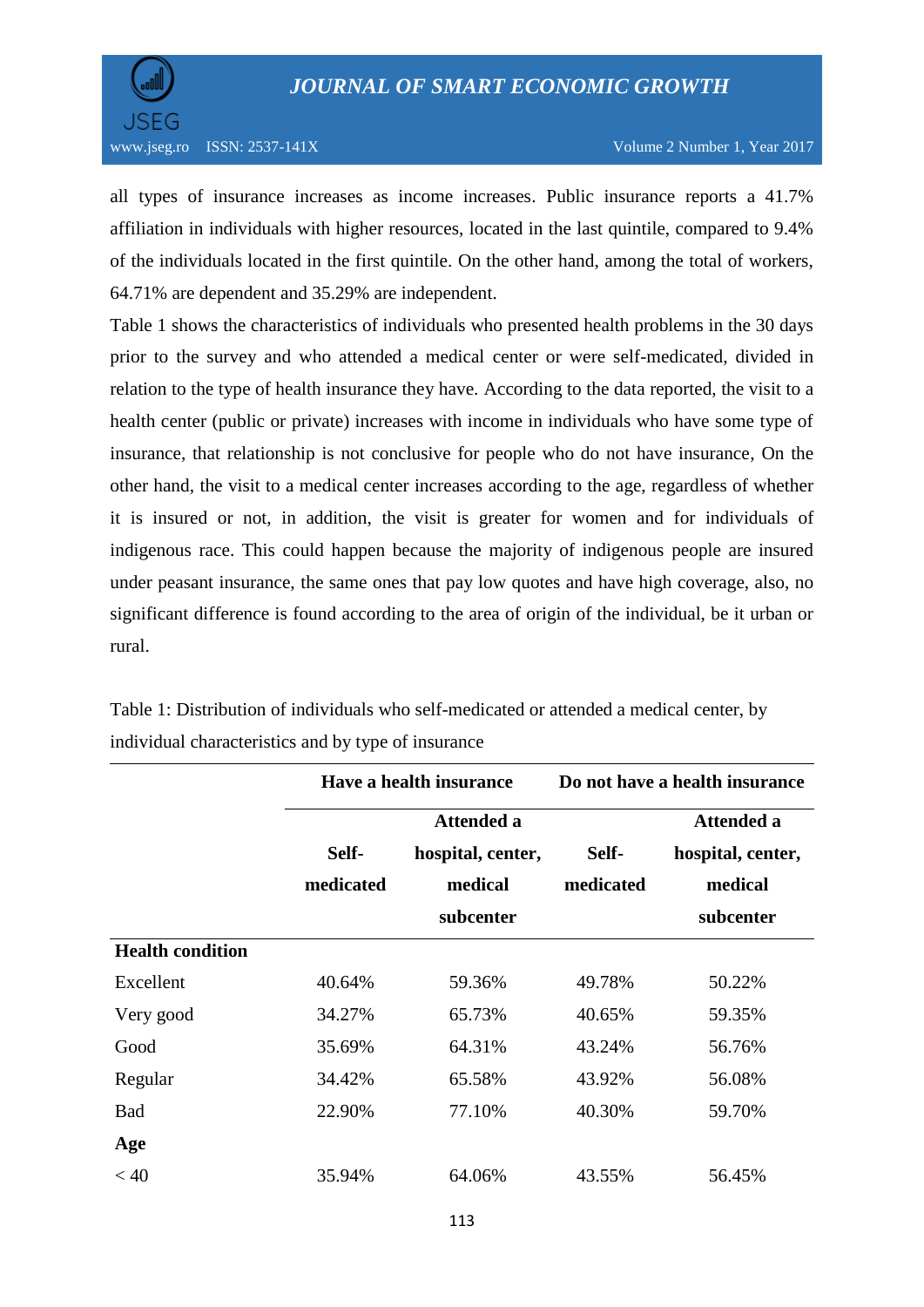| JSEG                           |        |        |        |                              |
|--------------------------------|--------|--------|--------|------------------------------|
| www.jseg.ro<br>ISSN: 2537-141X |        |        |        | Volume 2 Number 1, Year 2017 |
| $40 - 60$                      | 34.49% | 65.51% | 46.10% | 53.90%                       |
| $>60$                          | 23.20% | 76.80% | 33.41% | 66.59%                       |
| <b>Income Group</b>            |        |        |        |                              |
| quintile 1                     | 35.15% | 64.85% | 44.03% | 55.97%                       |
| quintile 2                     | 34.83% | 65.17% | 42.07% | 57.93%                       |
| quintile 3                     | 37.90% | 62.10% | 43.64% | 56.36%                       |
| quintile 4                     | 36.88% | 63.12% | 44.20% | 55.80%                       |
| quintile 5                     | 30.69% | 69.31% | 42.34% | 57.66%                       |
| <b>Gender</b>                  |        |        |        |                              |
| Female                         | 31.95% | 68.05% | 40.39% | 59.61%                       |
| Male                           | 37.44% | 62.56% | 47.41% | 52.59%                       |
| <b>Ethnicity</b>               |        |        |        |                              |
| Indigenous                     | 28.29% | 71.71% | 41.64% | 58.36%                       |
| Afro-Ecuadorian                | 43.52% | 56.48% | 43.09% | 56.91%                       |
| <b>Black</b>                   | 39.48% | 60.52% | 42.84% | 57.16%                       |
| Mulatto                        | 35.66% | 64.34% | 41.78% | 58.22%                       |
| Montubio                       | 37.18% | 62.82% | 47.41% | 52.59%                       |
| Mestizo                        | 34.45% | 65.55% | 43.31% | 56.69%                       |
| White                          | 36.00% | 64.00% | 39.32% | 60.68%                       |
| Other                          | 31.99% | 68.01% | 30.65% | 69.35%                       |
| Area                           |        |        |        |                              |
| Rural                          | 33.45% | 66.55% | 40.68% | 59.32%                       |
| Urban                          | 35.21% | 64.79% | 44.36% | 55.64%                       |

Source: Own elaboration based on data from ENSANUT.

#### **3. EMPIRICAL LITERATURE**

Since authors like Arrow (1963) and Pauly (1968) Introduced the first studies that indicated the presence of moral hazard in the use of health services and how it influenced the behaviour of agents, numerous studies have been developed that aim to analyze this phenomenon in the behaviour of agents in the markets. In this sense, many of these studies have been done with cross-sectional data of agents, who, having different types of insurance, perceive a lower cost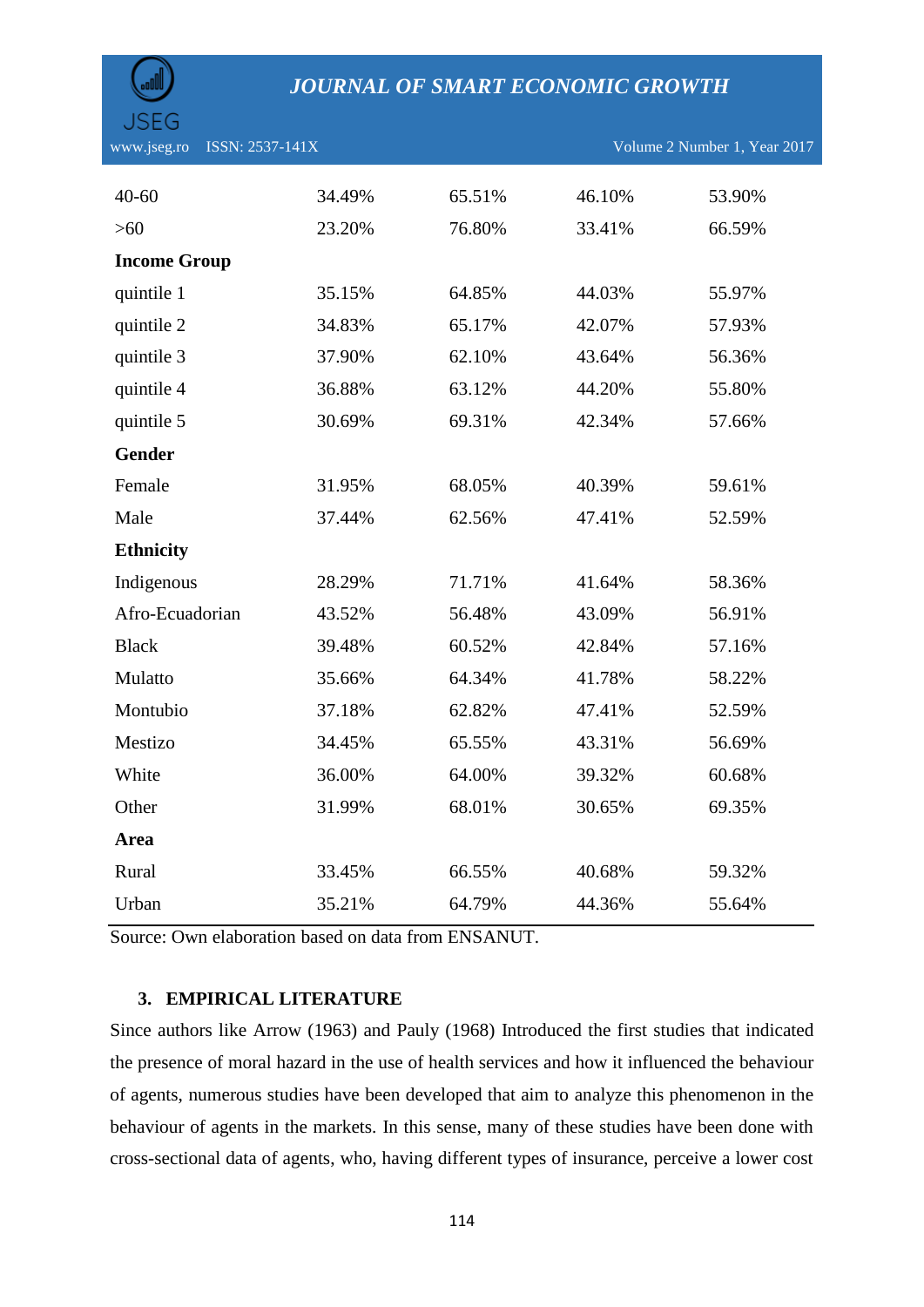

 $\overline{a}$ 

of medical services, leading to an overuse of them (moral hazard). Studies like Manning et al. (1987) and Chiappori et al. (1998) are based on experimental data and find the presence of moral hazard in the population samples of France. In addition, the second paper uses a probit panel model to measure the decision to use medical visits in two sub-samples for two different years, observing that with a 10% increase in the co-payment rate there is no evidence of moral hazard in visits to medical offices, but for medical visits to the home, because nonmonetary costs (time of arrival, waiting time, etc.) are lower.

Cameron et al. (1988), Demonstrate with dichotomous variables and count data models that moral hazard influences when measuring the demand for medical services in Australia, where, the insurance with the highest coverage shows the highest positive effect (in comparison with others insurance analyzed) ranging between 12 and 21 percentage points,<sup>10</sup> But these effects vary for services where net prices fluctuate based on the type of insurance; Results consistent with Zweifel and Manning (2000), Who based on various empirical studies concerning moral hazard, find that the use of medical care will increase with insurance coverage, provided that co-payments and "out-of-pocket" expenses are not too large.

Recent work like Bajari et al. (2014) and, Keane and Stavrunova (2016) introduce new econometric methodology and semi-parametric approaches to measure the impact of moral hazard on the use and spending of medical services. The former finds that an insured person would be spending 40% more on medical services than if they did not have any type of insurance. While the latter study the Medigap insurance increases medical spending by 24%, with relatively greater effects for people in good health.<sup>11</sup>

At the Latin American level, there are few academic papers that study this effect. Some of them like Sapelli and Vial (2003) and Höfter (2006) for Chile. In the first paper, the authors used a negative binomial counting data model to measure the use of medical services in dependent and independent workers. They found a percentage of overuse between 4% (private insurance) and 18% (public insurance) for dependent workers, and 43% (private insurance) and 61% (public insurance) for self-employed workers, showing clear evidence of moral hazard, especially in the use of public insurance. The second paper uses a censored Tobit

<sup>&</sup>lt;sup>10</sup> By dealing only with the rich population and correcting self-selection using instrumental variables, this effect is even greater.

<sup>11</sup> This is a type of insurance offered in the United States by private insurers to cover certain services that other insurance does not cover.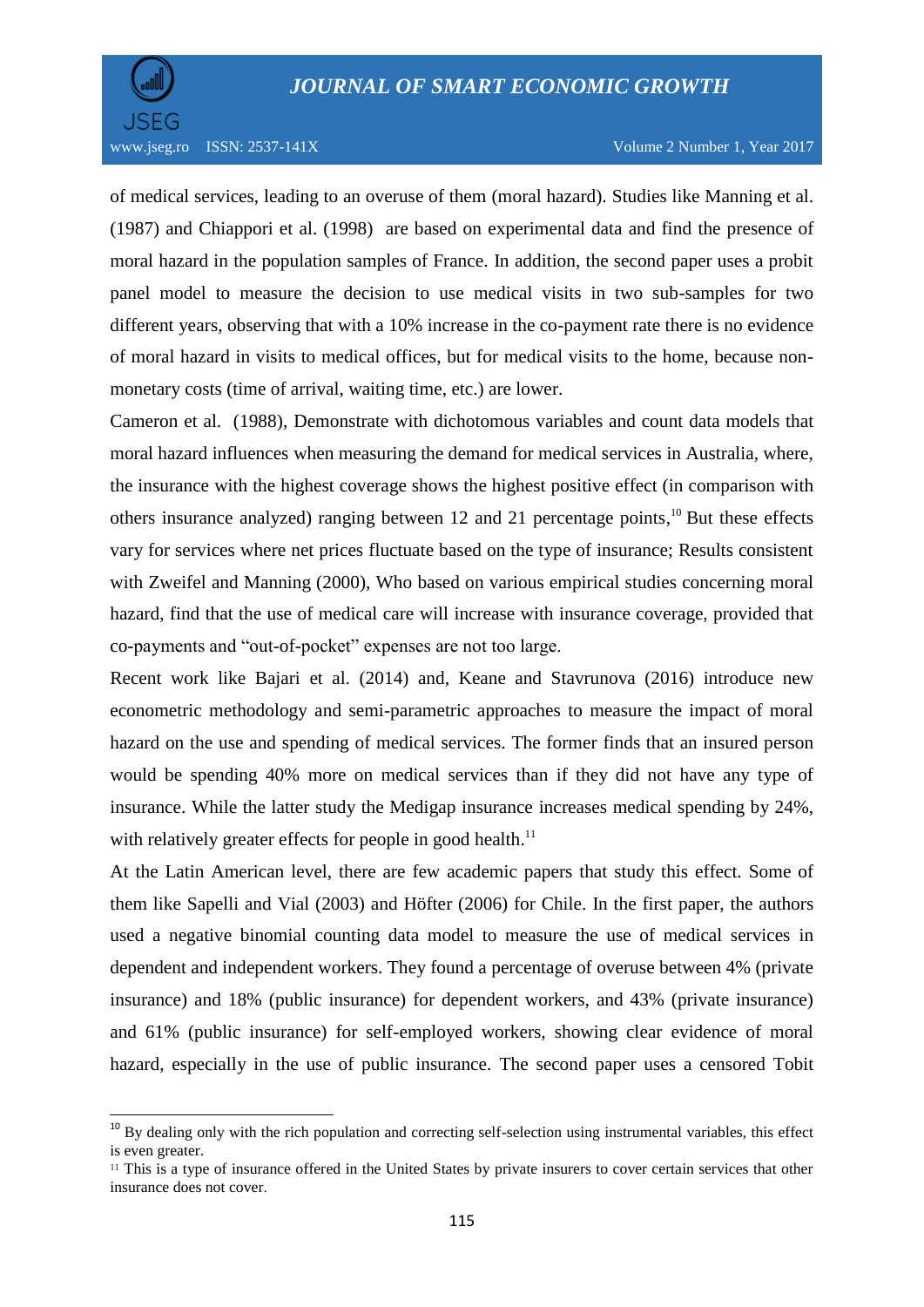

model to measure the use of medical services in private insurance. They note that private insurance is more attractive for outpatient medical services, but not for inpatient services because they entail greater expense, which can be covered by public insurance, this effect, they say, would be showing evidence of moral hazard.

#### **4. THEORETICAL MODEL**

The theoretical basis we use was developed by Cameron et al., (1988) and Cameron and Trivedi (1991). Consider representative consumer, which has an intertemporal utility function (two-periods) under uncertainty and takes the form of  $U[C_0, C_1, H(e, s \setminus A, B)]$ , where C denotes the consumption in the different periods and H denotes the health state measured as equivalent income. Both U and H are growing in their arguments. In addition  $s$  is the uncertain health state, the same that will affect the demand for health services denoted by a vector  $e$  of K dimensions. A refers to the consumer attributes vector (could include household demographic variables) y **B** To the attribute of insurance vector.  $H(e, s \setminus A, B)$  Can be interpreted as a function of health production with inputs  $e$  in the health state  $s$ .

The source of uncertainty of the model is the unknown health status  $(s)$ . The distribution of subjective probability of  $s$  conditional to  $A$ , and independent from the health insurance chosen, is denoted by  $\pi(s/A)$ . The consumer transfers purchasing power between the two periods using a risk-free asset whose price is  $p_a$ , which is equal to  $1/(1+r)$ , r is the market interest rate. To maximize the expected utility the consumer chooses between a discrete quantity  $J$  of health insurances. The problem facing the consumer is:

$$
max \ EU_j[C_0, C_1, H(e, s \setminus A, B)] \tag{1}
$$

$$
[j, C_0, C_1, a, e]
$$

Subject to a three-part budget constraint

$$
Y_{0j} + P_j = Y_0,
$$
  
\n
$$
C_0(s) + a(s) = Y_{0j},
$$
  
\n
$$
C_1(s) + p_j e(s) = Y_1 + (1+r)a(s).
$$
\n(2)

We assume that income in each period is independent of  $s$ . The first part of the restriction assigns the current period income to the payment of the insurance premium,  $P_i$ , And the "discretionary" income,  $Y_{0i}$ ; The second restriction assigns the discretionary income to the current contingent consumption, whose price  $p_0$  Has been standardized to the unit, and to the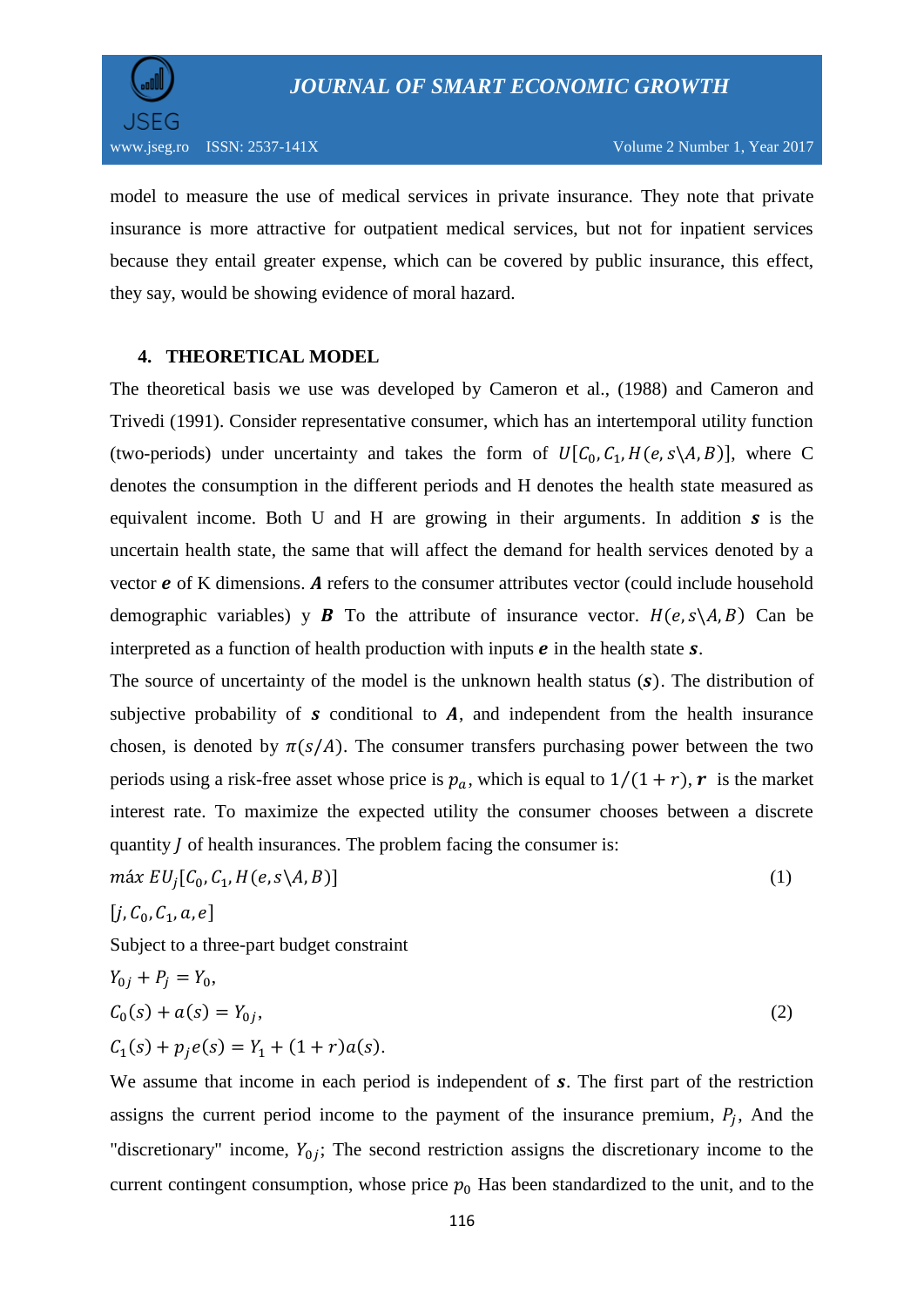

assets,  $a(s)$ ; The last equation allocates future income, Y, plus the value of the assets, to the future contingent consumption and net expenditure on health services  $p_i e(s)$ , where  $p_i$ denotes the price vector under the insurance  $i$ .

The solution to the optimization problem follows a dynamic programming approach. Optimizing demand values, the variables  $C_0$ ,  $C_1$ ,  $\alpha$  y e Are obtained conditioned to the choice of  $\dot{\jmath}$  And to each possible realization of the state  $\delta$ .

Given that the purpose of the present study is to estimate the presence of moral hazard in the Ecuadorian health system, by determining the use of medical services, we make a description of the demand for these services exposed in Cameron et al. (1988), more than the indirect utility offered by the choice of some type of insurance. In this work, we adopt a functional form for the utility function,<sup>12</sup> and the following function of demand for services is obtained under certain assumptions:

$$
e_k(s \setminus j) = \alpha_k(s)(1 + \theta(s)^{-1}) \exp \left[ \log(1 + \sigma) - \log p_{jk} + \log[Y_1 + (1 + r)Y_{0j}] \right] \tag{3}
$$

Where  $\sigma$  Is the risk aversion coefficient,  $\theta$  Is a relative risk aversion coefficient (with respect to income) And the subscript  $k$ , Denotes the health service used. The expected value,  $E[e_k(s\setminus j)]$ , is taken with respect to the distribution,  $\pi(s\setminus A)$ , of the health status; it is also assumed that  $\int a_k(s)(1+\theta(s)^{-1})\pi(s\lambda) = \exp(Z'\beta_k + e_k)$ . On the other hand, since income also enters a priori into the distribution  $\pi(s \setminus A)$ , simply enters as another regressor.  $E[e_k(s \setminus j)] = \exp(Z'\beta_k - logp_{ik} + e_k)$  (4)

#### **5. EMPIRICAL METHODOLOGY.**

 $\overline{a}$ 

The dependent variable of the model is the attendance to a medical center or self-medication since the individual was sick in the last 30 days before the survey. The use or non-use of the health system will depend on the type of insurance that the head of the family has. We use the model to detect the overuse of the system associated with the type of insurance that is owned.

<sup>&</sup>lt;sup>12</sup>  $U = [C_0 C_1^{1-\alpha} H(e, s \setminus A, B)^{\sigma+1}]$ . Where  $\sigma$  is a constant coefficient of risk aversion, where for a risk adverse consumer  $-1 < \sigma < 0$ , and the health production function is  $H(e, s \setminus A, B) = \prod_k e_k^{\alpha_k(s, A, B)}$ . Where  $\alpha_k$ 0 depends on the health state **s**, of the attributes A and the characteristics of the choice j, denoted by B, In addition the subscript  $k$ , denotes the health service used.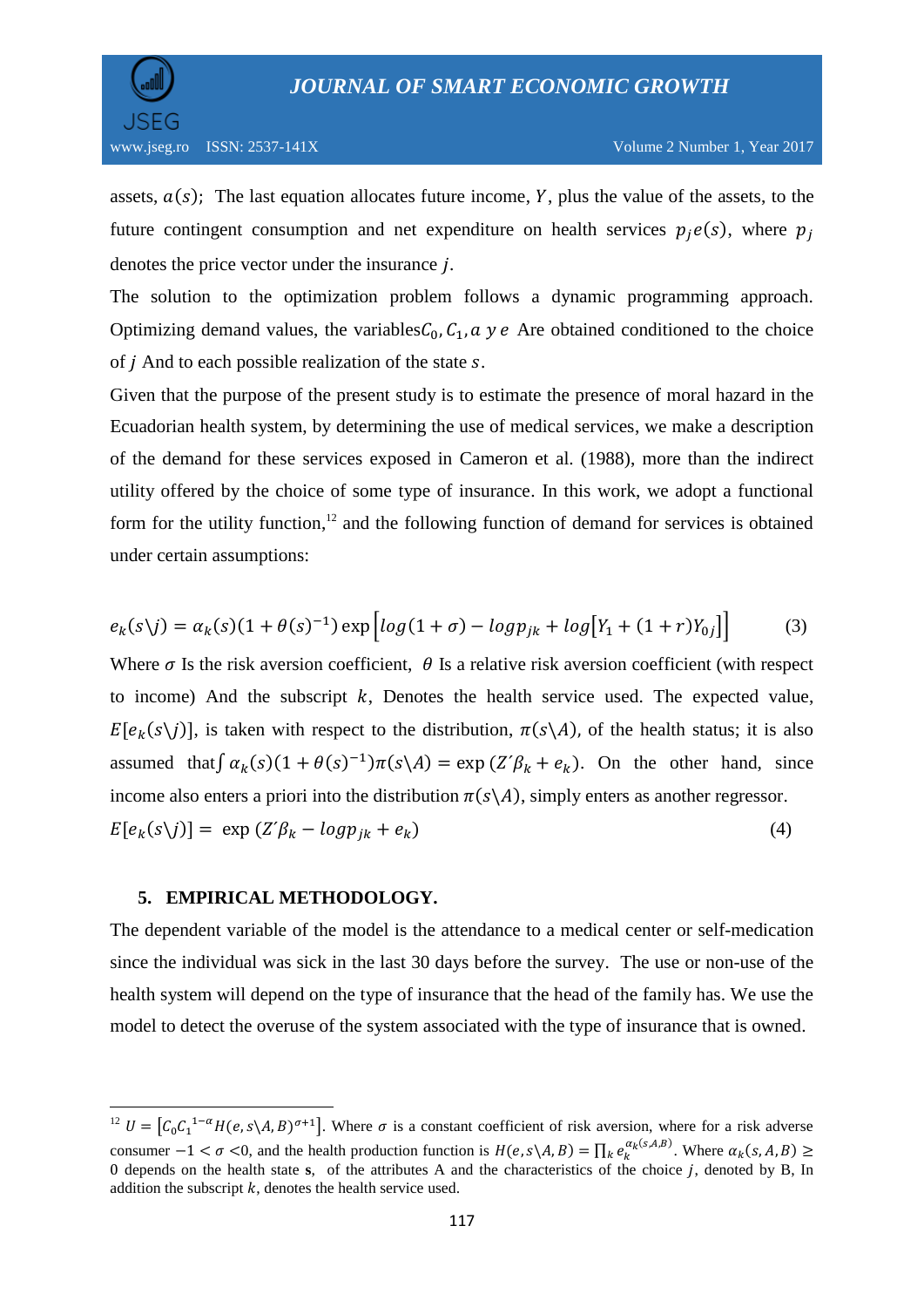

To estimate the utilization equation (probability of attending a medical center or selfmedicating), we use a binary choice model, since the dependent variable takes the value of 1 if the individual attended a medical center or 0 she self-medicated. The model allows us to find different marginal effects according to the population segment analyzed.

The model that explains the probability of use of the health system takes the following functional form:

$$
E[e_k(s\setminus j)] = \exp(Z'\beta_k - logp_{jk} + \varepsilon_k)
$$

where:

 $e_k$  is the demand for medical service or self-medication, the subscript j, refers to the type of insurance that the individual owns , Z is the vector of individual and household characteristics that the individual possesses,  $log p_{ik}$  s the cost of the decision made by the individual and  $\varepsilon_k$ Is a heteroscedastic error term. To correct this error it is assumed that  $\varepsilon_k$  follows a logistic probability distribution. Following Grenee (2012) This assumption leads to a probability model where  $e_k$  follows a binomial logit distribution of the form:

$$
Prob\left(e_k(s\backslash j)=1|\mathbf{x}\right)=\frac{\exp\left(x'\beta\right)}{1+\exp\left(x'\beta\right)}
$$
\n<sup>(5)</sup>

Where  $e_k(s \setminus j)$  can take the values of:

 $e_k(s\setminus j)$ <sup>{1}</sup>  $\boldsymbol{0}$ 

 $x'$ : Represents the set of individual characteristics Z and the cost of the decision taken  $log p_{jk}$ .

### **5.1. Measuring moral hazard. Overuse of health services**

The expected value of the system overuse given that the individual has a type of health insurance is the difference between i) the expected probability of using the system given that the individual has public insurance and ii) the expected probability of using the system given that the individual does not have insurance.

Moral hazard (compulsory health insurance) =  $Prob(e_k(s\ j=1)) - Prob(e_k(s))$ Where  $j=1$  represents individuals who have compulsory public insurance and  $j=0$  to individuals who do not have such insurance.

### **5.2. Independent Variables**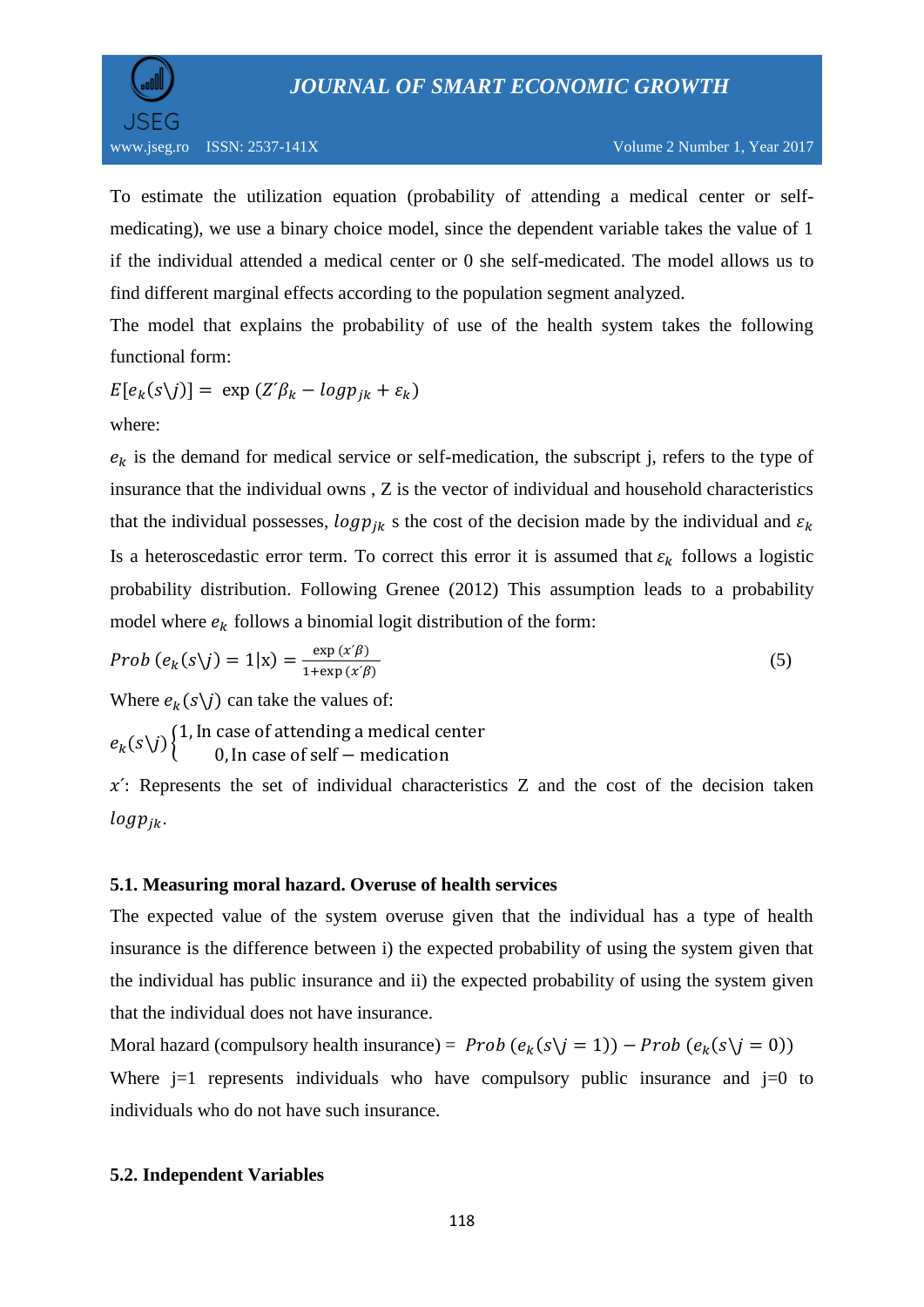

www.jseg.ro ISSN: 2537-141X Volume 2 Number 1, Year 2017

This study considers those people who responded to have had a disease or accident in the last 30 days and did not require hospitalization, this way we try to evaluate individual behavior for medical events that allow them to decide to use health services or self-medicate, for hospitalization cases this decision may not be in the hands of each individual. Thus, to study the use of the health system, we took into account variables of income and expenditure, some social, demographic and health variables of individuals, as well as a dummy variable that shows if the person has a compulsory health insurance.

The income variable refers to the total income of the household, which was obtained based on the gross income that each individual receives. We expect that the effect of this variable has a positive relation with respect to the use of the health system, since individuals with more income will make greater use of them, however, a quadratic term is included because the income intervenes both in the demand function, as in the probability of choice, given the risk aversion assumption, we expect from the quadratic term a negative sign that is related to a decreasing Engel curve ( Gertler, Locay, and Sanderson, 1987; Cameron and Trivedi, 1991).

On the other hand, the expense takes into account the payment made by individuals either in the health system or at the time of self-medication, i.e. payments for services received, for medicines, tests, etc. We expect that this variable has a negative relation with the use of the health system and is used as a proxy to measure the price effect. We include a variable that measures the interaction of people who have compulsory public insurance and could incur in extra expenses, thus demonstrating that the demand for medical services would increase with coverage as long as the extra costs incurred by individuals do not increase (Zweifel and Manning, 2000).

We include socio-demographic variables: gender, the area of residence, the level of schooling, age, employment status, marital status and ethnicity. The inclusion of gender is based on the assumption that women make more use of medical services, particularly during their reproductive years (Höfter, 2006). As for the area, urban areas are expected to have a positive effect on the use of the system, since they are more densely populated areas and have better access to health centers, medicines, etc. For schooling, we expect a positive sign, basically because more educated individuals have a greater capacity to evaluate their current state and the options that insurance offers them. Likewise, age inclusion is born from the hypothesis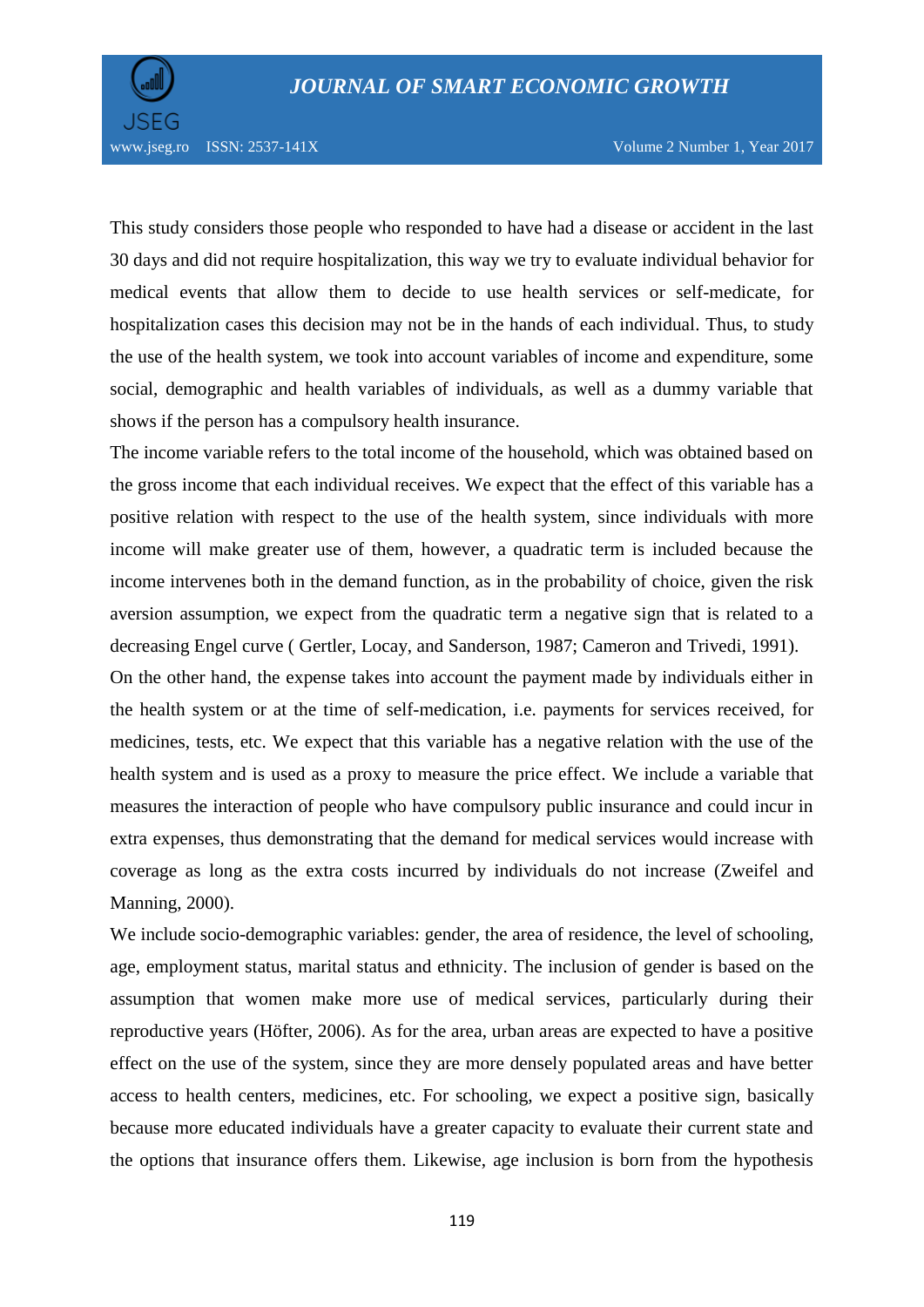

that medical needs increase with age, younger individuals or families tend to be less wealthy, but healthier ( Van de Ven and Van Praag, 1981; Höfter, 2006).

With respect to the influence of work status, we initially expect that people who have a formal job, and therefore have insurance, make greater use of the services offered, however, this decision may also be influenced by the opportunity cost of time: seeking and obtaining medical care costs time, which can be used for consumption or work (Zweifel and Manning, 2000). In relation to the marital status, a positive effect is expected between married people (or free union) and the use of medical care, a fact that would also be related to the care and coverage of the children. Finally, the ethnicity is included to know whether indigenous and montubios (who would be mostly insured by the peasant insurance) would be overutilizing the system since the insurance covers almost in their totality, at a minimum cost.

The variable that allows to estimate the presence of moral hazard in the Ecuadorian health system is a dummy that takes the value of 1 if the person has compulsory public insurance and 0 otherwise.<sup>13</sup> We expect a positive and significant sign because with this we can demonstrate that when being insured and perceive lower costs in health care, individuals would be overutilizing the system.

Finally, we include variables that reflect the health status of individuals, to control their impact on the use of the health system, since a severe illness or a progressive deterioration of health could mean a greater probability of its use. We include illnesses or accidents that were attended or self-medicated in the last 30 days and a variable that controls if this disease has been affecting the person for more than a week. The sign of these variables will vary as to the severity of the disease, in principle, it is expected that chronic diseases or those that require constant or urgent medical attention present a positive relation with the formal use of the health system.

### **6. RESULTS**

 $\overline{a}$ 

According to the model, we analyzed the existence of overuse of the Ecuadorian health system among individuals who presented a health problem, according to whether they have

<sup>&</sup>lt;sup>13</sup> Voluntary insurance is not included in compulsory public insurance, since the decision to get the insure would be in the hands of each individual. In addition, those who have private insurance and more then one insurance are excluded from the sample, whit this, we attempt to control the possible self-selection bias that could be generated in this variable.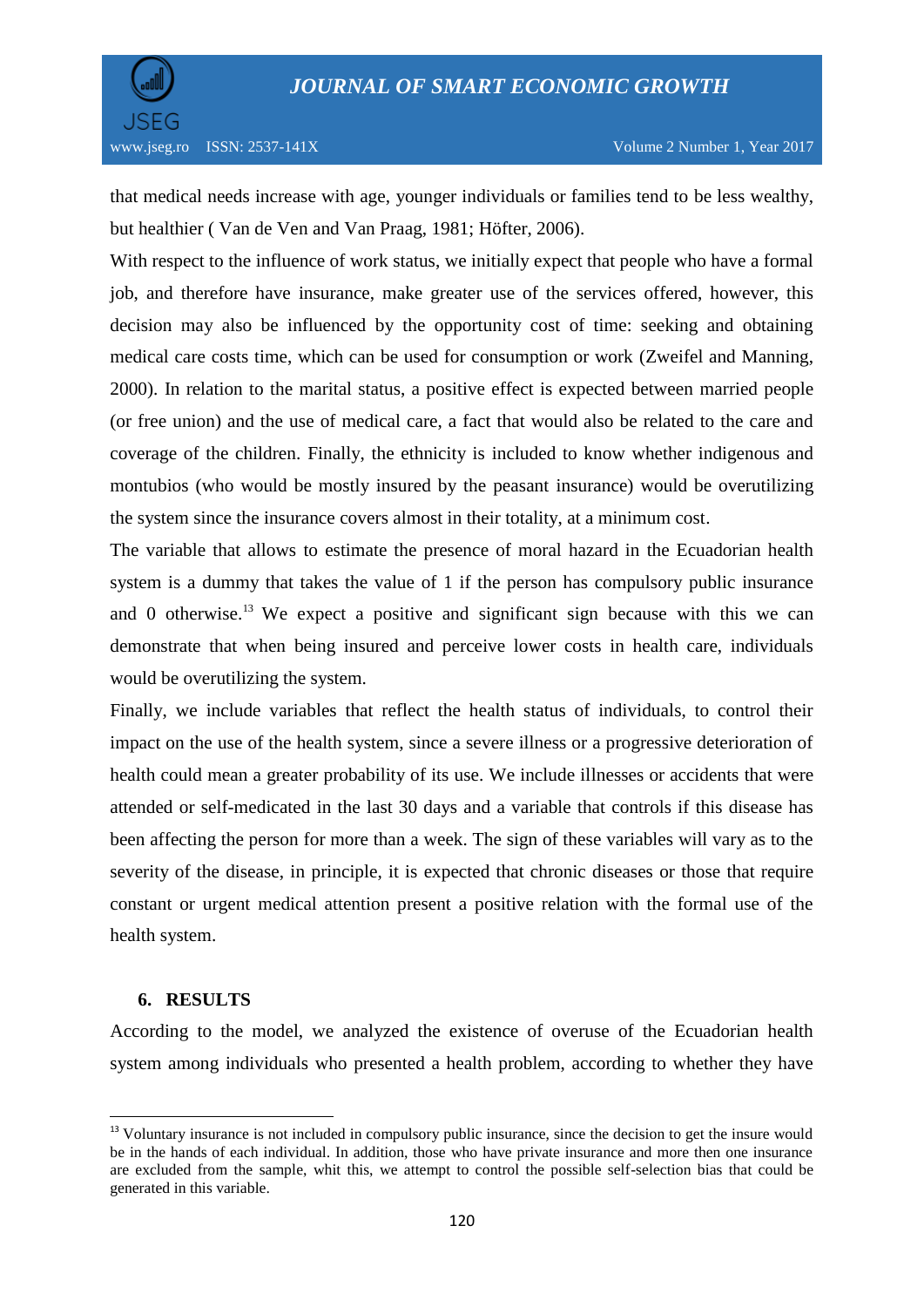

 $\overline{a}$ 

compulsory health insurance or not. First, we estimate a logit model with the purpose of verifying the effect of individual, household and system's variables, on the probability of using the health services (demand) and then we calculate the marginal effects of the variables. The signs of the estimated coefficients are consistent with the theory, except for certain variables related to the type of disease that were not significant (regression results are shown in Table A4 of the appendix)<sup>14</sup>.

Table 2 shows the marginal effects related to the probability of using the system. In the first column, the average values of the variables are replaced using the whole sample, column 2 and 3 contains the average values of the first and fifth quintiles respectively. The use of the health system is positively affected by income in the whole sample; however, the negative sign of the squared income is interesting, since this shows that although the probability of attending a medical center increases as income increases, it begins to decrease for incomes in the fifth quintile, so that from income greater than 13 thousand dollars per household the probability of using the system decreases, this could be explained by the high opportunity cost of the time it takes for these people to wait to be taken care of. Thus, income, in spite of its positive effect, has a low impact on the system demand, results that are consistent with Cameron et al. (1988) and Höfter (2006) who find that the income seems to have a stronger effect when choosing a type of insurance than at the time of using the services it provides.

|                       | Average         | Quintile (1)    | Quintile (5)     |
|-----------------------|-----------------|-----------------|------------------|
| Income                | $0.00280***$    | $0.00279***$    | $0.00274***$     |
| Income <sup>^2</sup>  | $-0.0000216***$ | $-0.0000215***$ | $-0.0000211$ *** |
| <b>Expenditure</b>    | $-0.00773***$   | $-0.00770$ ***  | $-0.00755***$    |
| Expenditure_insurance | $-0.00680***$   | $-0.00677$ ***  | $-0.00664***$    |
| <b>Male</b>           | $-0.0459**$     | $-0.0458**$     | $-0.0449**$      |
| Age_male              | $-0.00102**$    | $-0.00101**$    | $-0.000995**$    |
| <b>Area</b>           | $-0.0583***$    | $-0.0586***$    | $-0.0562***$     |
| Area_insurance        | $0.0422**$      | $0.0418**$      | $0.0415**$       |

| Table 2: Average marginal effects and by income quintiles. |  |
|------------------------------------------------------------|--|
|------------------------------------------------------------|--|

<sup>&</sup>lt;sup>14</sup> The model was run in the Stata 13 program with robust variances to correct possible violations in the assumptions, model specification and fit testing, multicollinearity tests and adjustment of Pearson errors and deviation.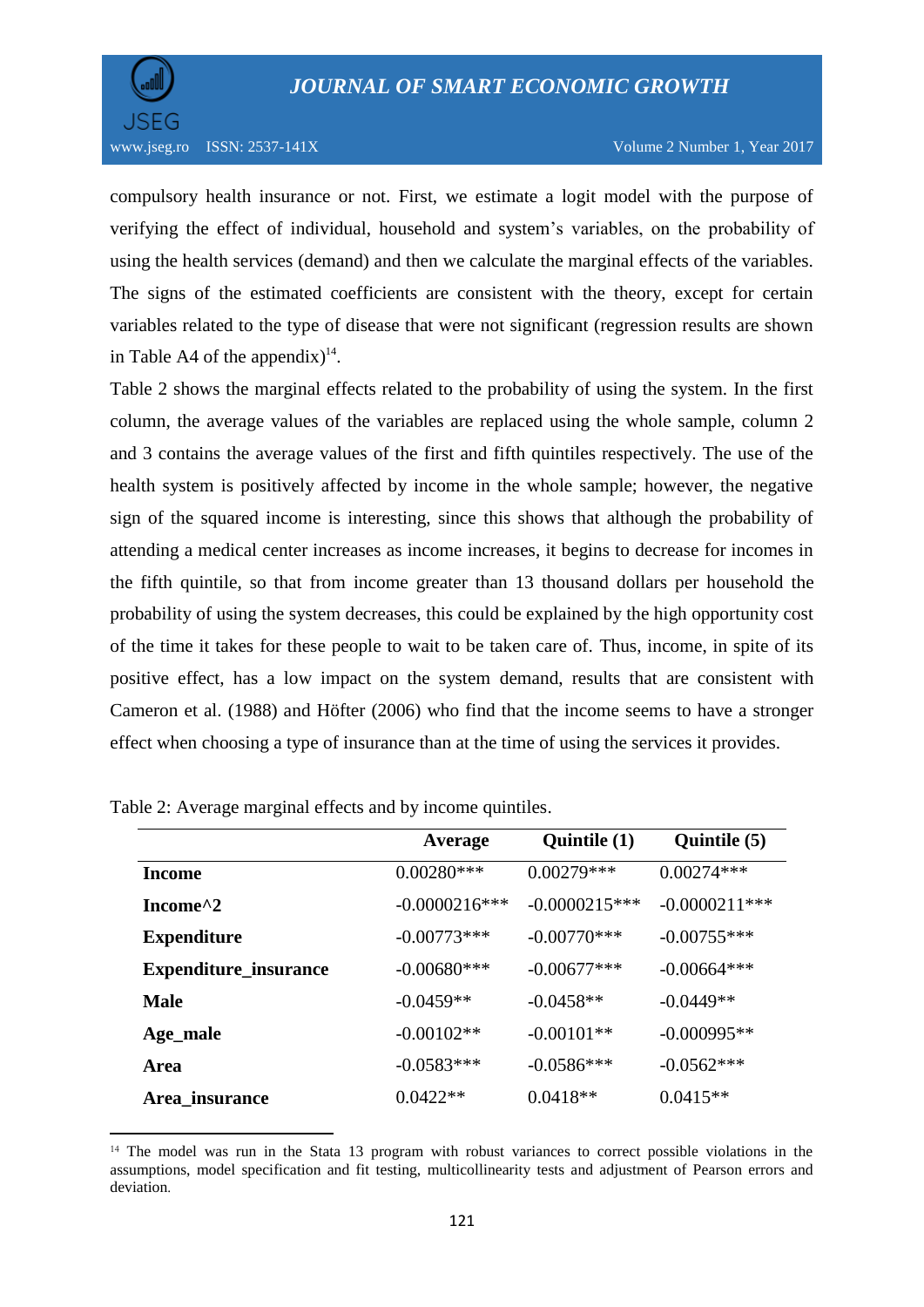

| <b>Duration</b>           | $0.0969***$  | $0.0966$ *** | $0.0944***$  |
|---------------------------|--------------|--------------|--------------|
| <b>Illnes_traditional</b> | $-0.249***$  | $-0.249***$  | $-0.250***$  |
| <b>Illnes_male</b>        | $0.0692*$    | $0.0688*$    | $0.0670*$    |
| <b>Illnes_female</b>      | 0.00182      | 0.00181      | 0.00178      |
| Illnes_chronic            | $0.134***$   | $0.133***$   | $0.129***$   |
| <b>Illnes_fracture</b>    | $0.148***$   | $0.147***$   | $0.142***$   |
| <b>Illnes_bones</b>       | $-0.00356$   | $-0.00355$   | $-0.00348$   |
| Illnes_psychological      | $-0.103**$   | $-0.103**$   | $-0.102**$   |
| Illnes_pregnancy          | $0.394***$   | $0.390***$   | $0.367***$   |
| Illnes_dental             | $0.111***$   | $0.110***$   | $0.107***$   |
| Illnes_neuromuscular      | $-0.0826***$ | $-0.0824***$ | $-0.0815***$ |
| <b>Illnes_eyes</b>        | $0.0665*$    | $0.0662*$    | $0.0645*$    |
| Illnes_skin               | $0.121***$   | $0.120***$   | $0.117***$   |
| Illnes_digestive          | $-0.0176$    | $-0.0176$    | $-0.0173$    |
| Illnes_cardiovascular     | $0.0513*$    | $0.0510*$    | 0.0498*      |
| Illnes_respiratory        | $-0.212***$  | $-0.212***$  | $-0.208***$  |
| Public_insurance          | $0.0508***$  | $0.0504***$  | $0.0500***$  |
| Montubio                  | $-0.0447**$  | $-0.0445**$  | $-0.0439**$  |
| <b>Indigenous</b>         | $0.0267*$    | $0.0266*$    | $0.0260*$    |
| <b>Marital</b>            | $0.0251***$  | $0.0250***$  | $0.0246***$  |
| <b>Employment</b>         | $-0.0473***$ | $-0.0472***$ | $-0.0459***$ |
| Age(>60)_insurance        | 0.0492       | 0.0489       | 0.0478       |
| <b>Age&gt;60</b>          | $0.125***$   | $0.124***$   | $0.121***$   |
| Age 40-60                 | $0.0414***$  | $0.0412***$  | $0.0405***$  |
| <b>Schooling</b>          | $0.00507***$ | $0.00505***$ | 0.00495***   |
|                           |              |              |              |

Source: Own elaboration based on data from ENSANUT

Age shows an increasing probability in the use of medical services, that is, people who use the system the most is the group older than 60 years, this is consistent with predictions of moral hazard in terms of observable risk variables, clearly a young person tends to be more selfmedicated by the perception of being in good health. The differential impact of gender on the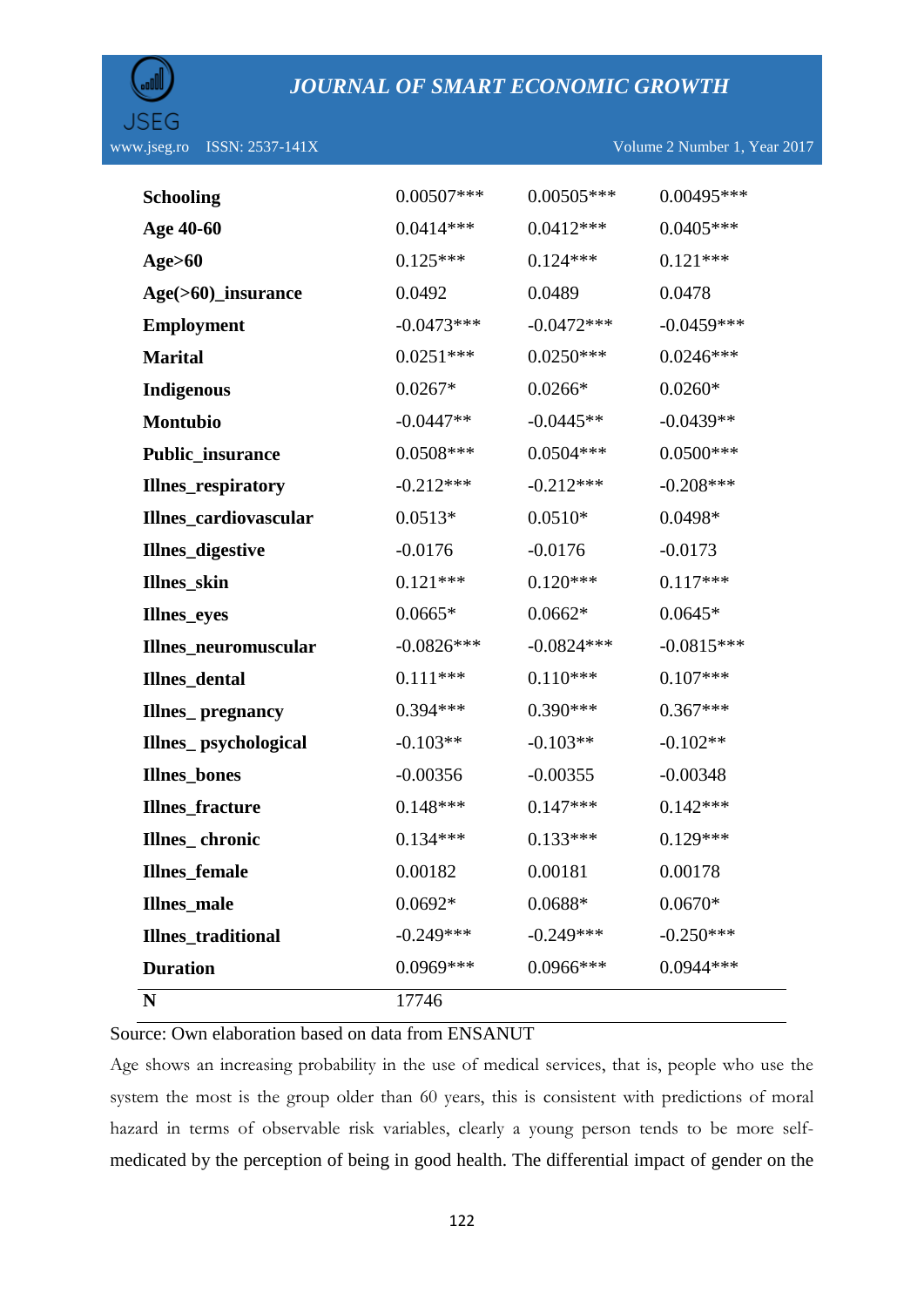

probability of using the system is clear. The negative and statistically significant coefficient for the male gender indicates that females are more likely to use the system. This may be due to the effect of the non-inclusion of gender and age-differentiated premiums in compulsory insurance, thus, women of childbearing age will use the system more intensely, an effect reinforced by the negative coefficient of interaction between age and Gender, demonstrating that women use the system more than men in any age range. This effect is also studied by Sindelar (1982) and Höfter (2006), the first author shows that when system use is measured in monetary expenditure or in a physical quantity, women on average tend to use more health care services even after they are checked for gynaecological or obstetric illness severity.

Another variable of great interest is the price of the use of the system, it has the expected sign and shows that a 10% increase in spending decreases the probability of using medical care by 0.07 percentage points, showing an inelastic relationship. Obviously, this conclusion is in accordance with the theory since the introduction of a co-payment causes a decrease in the use of the system. In addition, when analyzing by income quintile, we can see that the response to spending is more elastic in the poorest sector.

The coefficient on the marital status is significant and positive, in this sense it is reasonable to expect individuals to become more risk-averse once they are married or in a free union. Likewise, individuals with higher educational attainment are less likely to self-medicate, which confirms the hypothesis that higher education can better assess health status.

Health status and disease type are clearly the most significant factors in explaining the use of the health system, rather than socioeconomic characteristics, the results emphasize, as expected, that people will make a bigger use of the system when the disease that afflicts them is more serious, or the longer they carry with them, results that are in line with what is reported by Cameron et al. (1988).

The important variable for the analysis is whether or not to have public insurance, which allows analyzing whether there is moral hazard in the use of the health system, the sign is positive and significant, this shows that people with public insurance increase the probability of using the system in 0.05 percentage points, if we analyze other iterations it is evident that if the person has insurance but must also pay for their use, it decreases the probability of going to a medical center, this shows that if the coverage is complete and has no co-payment, individuals tend to overuse the system. In addition, it is interesting the greater use of people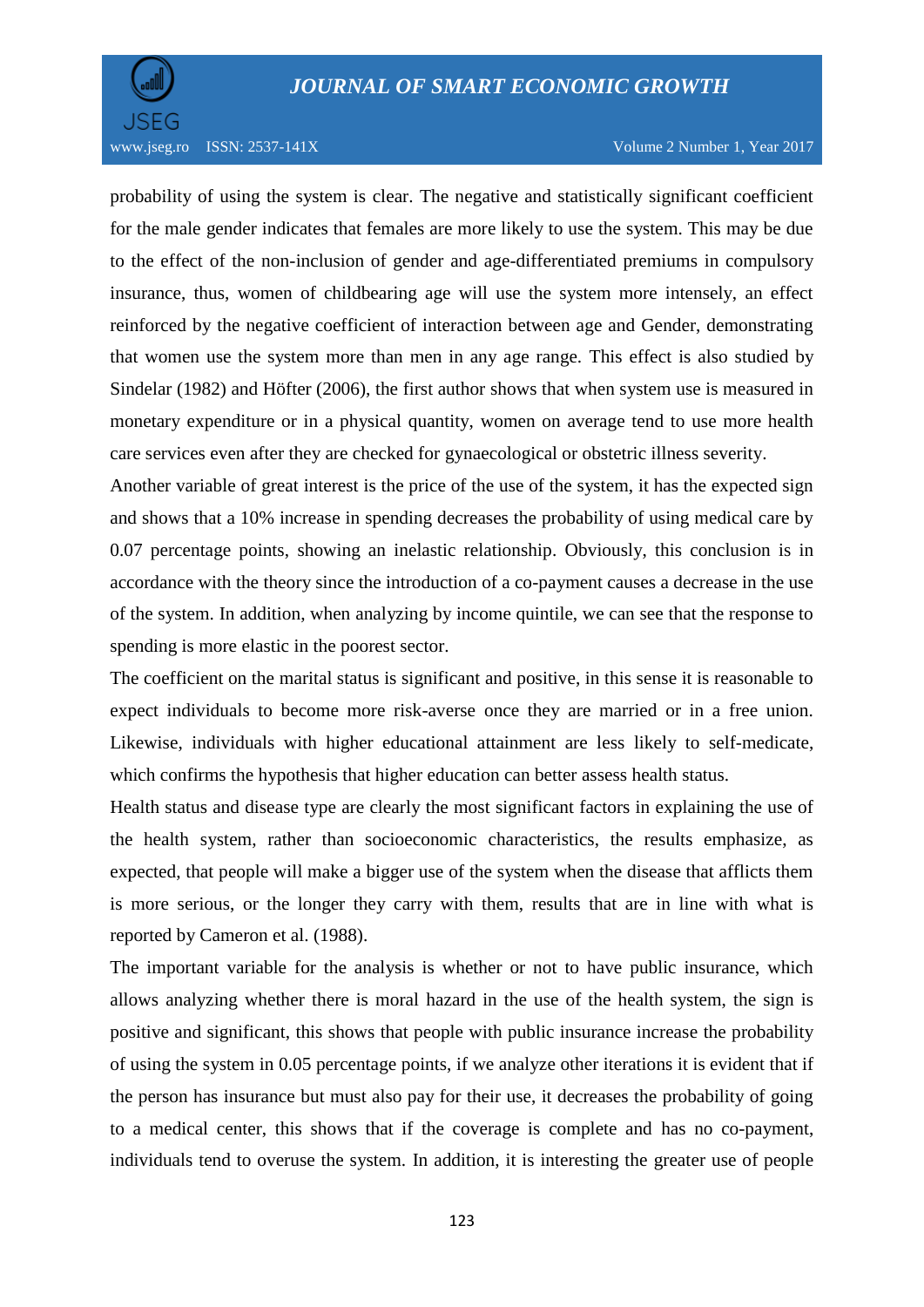



over 60 who have insurance, they have a probability of use greater by 0.05 percentage points than those who do not.

### **6.1. System Overuse (Moral Hazard)**

Clearly, the parameters obtained were significant and according to the theoretical predictions, however, it is interesting to analyze whether there is evidence of moral hazard in the different groups of analysis.

| <b>Condition</b>   |                | Non-    | <b>Difference</b> | <b>Significance</b> |  |
|--------------------|----------------|---------|-------------------|---------------------|--|
|                    | <b>Insured</b> | insured | (moral hazard)    | (p-value)           |  |
| Indigenous older   | 0.7658         | 0.6442  | 0.1216            | 0.000               |  |
| than 60 years      |                |         |                   |                     |  |
| Indigenous under   | 0.6477         | 0.5557  | 0.0920            | 0.000               |  |
| 60 years           |                |         |                   |                     |  |
| Montubio older     |                |         |                   |                     |  |
| than 60 years      | 0.7094         | 0.5747  | 0.1347            | 0.000               |  |
| Montubio under 60  |                |         |                   |                     |  |
| years              | 0.5785         | 0.4829  | 0.0957            | 0.000               |  |
| Mestizo older than |                |         |                   |                     |  |
| $60$ years*        | 0.7453         | 0.6184  | 0.1270            | 0.000               |  |
| Mestizo under 60   |                |         |                   |                     |  |
| years              | 0.6220         | 0.5282  | 0.0886            | 0.000               |  |

Table 3: Estimated values of the probability of using the health system, by analysis groups.

Source: Own elaboration based on data from ENSANUT

\* In the condition of mestizo we include different ethnicities (mestizo, mulatto, white, etc.), however, mestizo ethnicity represents 92% of the total of this condition.

Table 3 shows the probability of use for an insured and uninsured individual, and it is evident that the expected value of moral hazard in the use of the medical system is positive for all cases analyzed. The expected value indicates that, on average, insured individuals are 12% more likely to use the medical system, that probability increases with age and varies according to the self-defined ethnic group. Results that are in agreement with those of Sapelli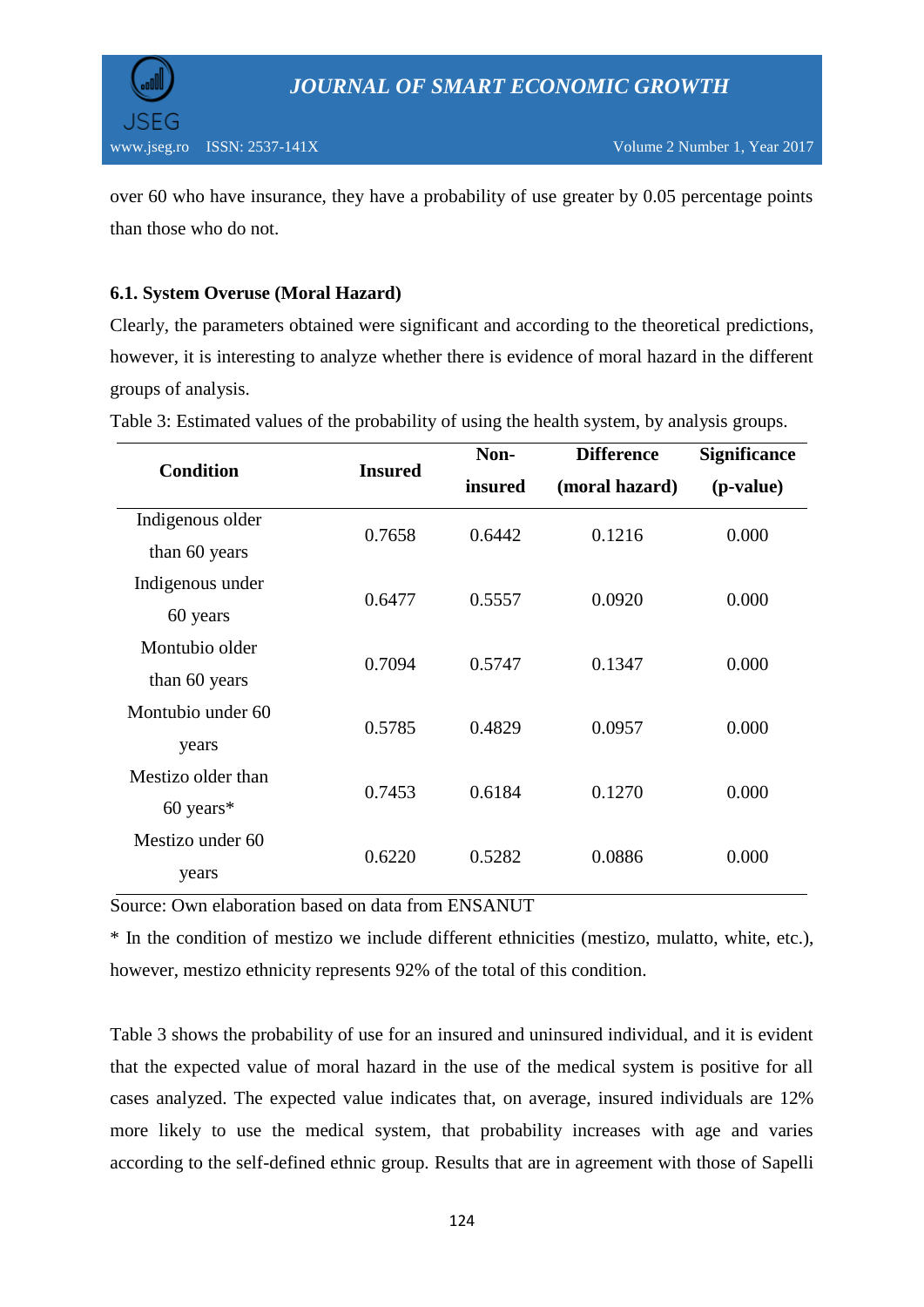

y Vial (2003), who find a greater presence of moral hazard in public insurance, nevertheless use a counting data model and show that insured workers use the system more than twice as much as uninsured employees. This result goes according with the fact that insured workers have access to almost complete coverage and should not make any co-payments.

Therefore, according to the results reported, the public health insurance system would show an overutilization of the system that would cause higher costs to those socially necessary to treat a disease, which could trigger an increase in the percentage of contribution in response to the higher expected expenses.

#### **7. CONCLUSIONS**

In this paper, we seek to estimate the presence of moral hazard in the Ecuadorian health system, where there is no academic-empirical literature regarding this subject. The results show evidence of the existence of such, from which the following can be derived.

The use of the health system increases with increasing income, however, it begins to decrease from higher incomes, included in the fifth quintile, in addition, the effect it has on the dependent variable is on average quite low, which coincides with the empirical literature.

Another important variable is the price that has the use of the system, which is evidenced, has a negative impact on it and much stronger than the income, because, according to the literature, the use of the system will increase with the level of insurance coverage, as long as the extra expense to be realized is not too high.

In general, the socio-demographic variables included are highly significant at the time of making the decision to use medical services. They mainly highlight the effects that people have on the age and gender of the person.

Finally, the presence of moral hazard or "overuse" of the system by individuals with compulsory public insurance is evidenced, since it is estimated that an insured person would have a probability of 67% using the system as opposed to 56% probability of use if health insurance is not available, and the presence of moral hazard is especially evident for adults over 60 (regardless of ethnicity).

#### **REFERENCES**

1. Arrow, K. J. (1963). *Uncertainty and the Welfare Economics of Medical Care*. The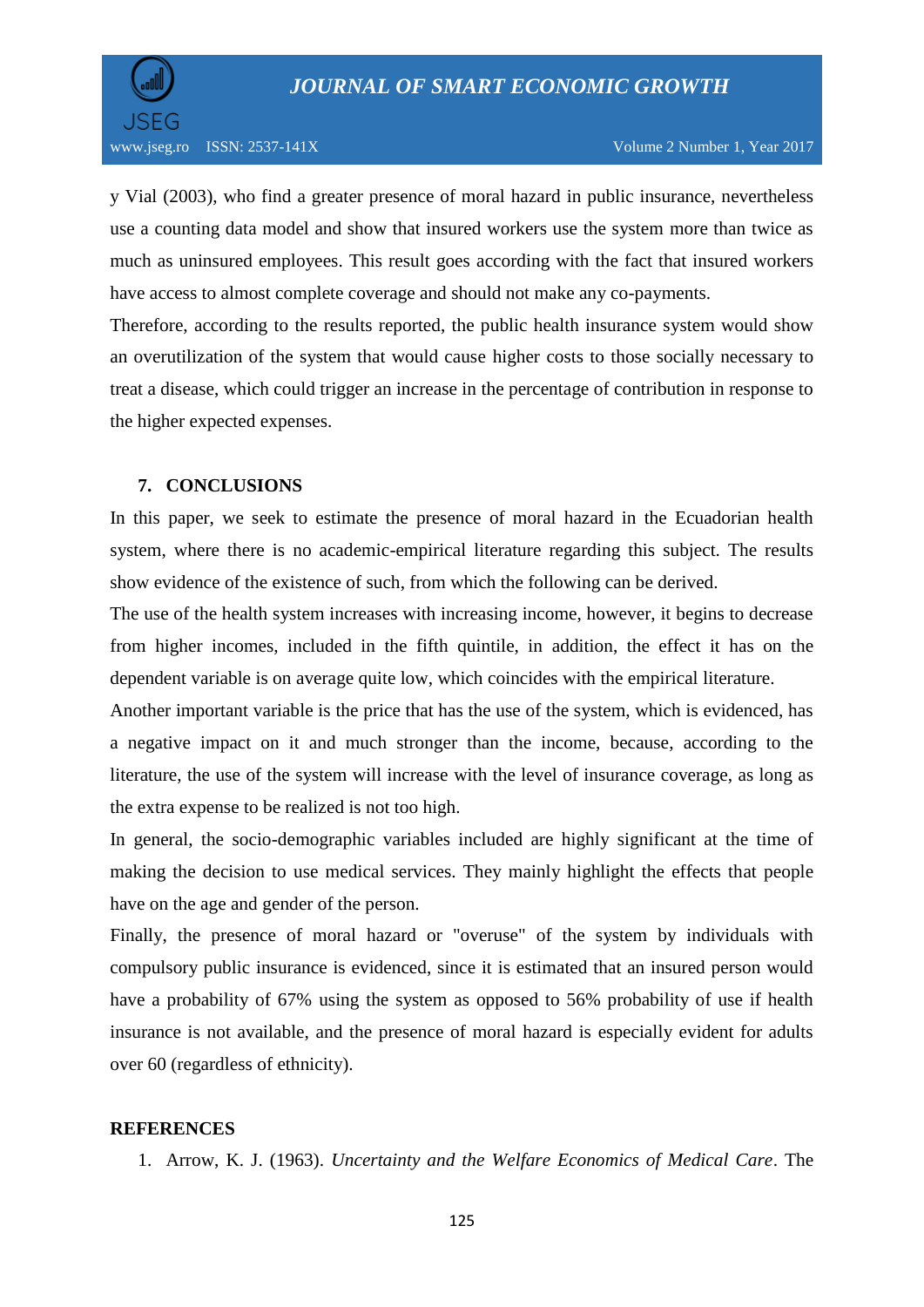

American Economic Review, 53, 941–973.

- 2. Bajari, P., Dalton, C., Hong, H., Khwaja, A. (2014). *Moral hazard, adverse selection, and health expenditures: A semiparametric analysis*. The RAND Journal of Economics, 45, 747–763.
- 3. Bertranou, F. (1998). *Health Care Services Utilization and Health Insurance Coverage: Evidence from Argentina*. Revista de Análisis Económico – Economic Analysis Review, 13, 25–52.
- 4. Cameron, A., Trivedi, P. K. (1991). *The role of income and health risk in the choice of health insurance*. Journal of Public Economics, 45, 1–28.
- 5. Cameron, A., Trivedi, P., Milne, F., Piggott, J. (1988). *A Microeconometric Model of for Health Care the Demand and Health Insurance in Australia*. Review of Economic Studies, 55, 85–106.
- 6. Chiappori, P., Durand, F., Geoffard, P. Y. (1998). *Moral hazard and the demand for physician services: First lessons from a French natural experiment*. European Economic Review, 42, 499–511.
- 7. Gertler, P., Locay, L., Sanderson, W. (1987). *Are user fees regressive? The welfare implications of health care financing proposals in Peru*. Journal of Econometrics, 36, 67–88.
- 8. Grenee, W. (2012). Econometric Analysis (7th ed.). New York, NY: Pearson Education.
- 9. Höfter, R. H. (2006). *Private health insurance and utilization of health services in Chile*. Applied Economics, 38, 423-439.
- 10. Keane, M., Stavrunova, O. (2016). *Adverse selection, moral hazard and the demand for Medigap insurance*. Journal of Econometrics, 190, 62–78.
- 11. Manning, W., Newhouse, J., Duan, N., Keeler, E. B., Leibowitz, A. (1987). *Health Insurance and the Demand for Medical Care: Evidence from a Randomized Experiment*. The American Economic Review, 77, 251–277.
- 12. Newhouse, J. (1993). *Free for all?: lessons from the RAND health insurance experiment*. Harvard University Press.
- 13. Pauly, M. (1968). *The Economics of Moral Hazard: Comment*. The American Economic Review, 58, 531–537.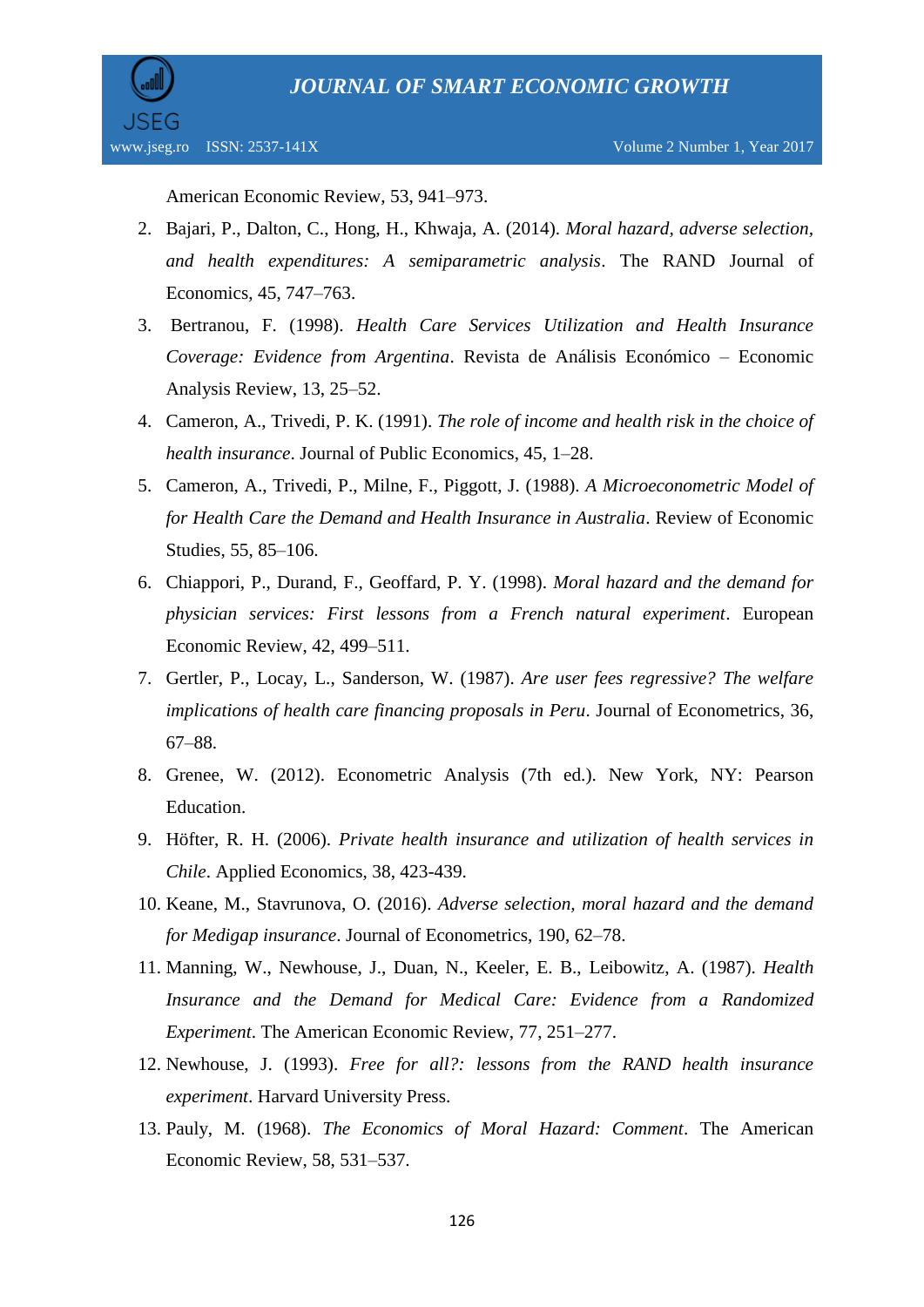

- 14. Rothschild, M., Stiglitz, J. (1976). *Equilibrium in Competitive Insurance Markets: An Essay on the Economics of Imperfect Information*. The Quarterly Journal of Economics, 90, 629–649.
- 15. Sapelli, C., Vial, B. (2003). *Self-selection and moral hazard in Chilean health insurance. Journal of Health Economics*, 22, 459-476.
- 16. Sindelar, J. L. (1982). *Differential Use of Medical Care by Sex*. Journal of Political Economy, 90, 1003–1019.
- 17. Van de Ven, W., Van Praag, B. (1981). *The demand for deductibles in private health insurance*. Journal of Econometrics, 17, 229–252.
- 18. Zweifel, P., Manning, W. (2000). *Moral hazard and consumer incentives in health care*. In J. Culyer, J., Newhouse, J. (Editors), Handbook of Health Economics. North Holland; 409–459.

### **APPENDIX**

|               | <b>Tipo de Seguro</b>    | <b>Prestaciones (Generales)</b>                              | Cobertura    |
|---------------|--------------------------|--------------------------------------------------------------|--------------|
|               |                          | Medical, surgical,<br>✓<br>pharmaceutical and rehabilitation |              |
|               | <b>IESS</b> (Includes    | care.                                                        |              |
| <b>Public</b> | Voluntary                | Maternity insurance.                                         | 100%         |
|               | Insurance)               | Disability insurance.                                        | There is no  |
|               | <b>Peasant Insurance</b> | Work risk insurance.                                         | limit to the |
|               | (IESS)                   | Death insurance.                                             | economic     |
|               | <b>ISSFA</b>             | Dental care.                                                 | amount.      |
|               | <b>ISSPOL</b>            | Medicine.                                                    |              |
|               |                          | Hospitalization.                                             |              |
|               |                          | Health insurance,<br>✓                                       |              |
|               |                          | Funeral Services Expenses.<br>$\checkmark$                   |              |
|               |                          | Retirement due to old age.                                   |              |

Table A1: Services provided by public and private Ecuadorian health insurance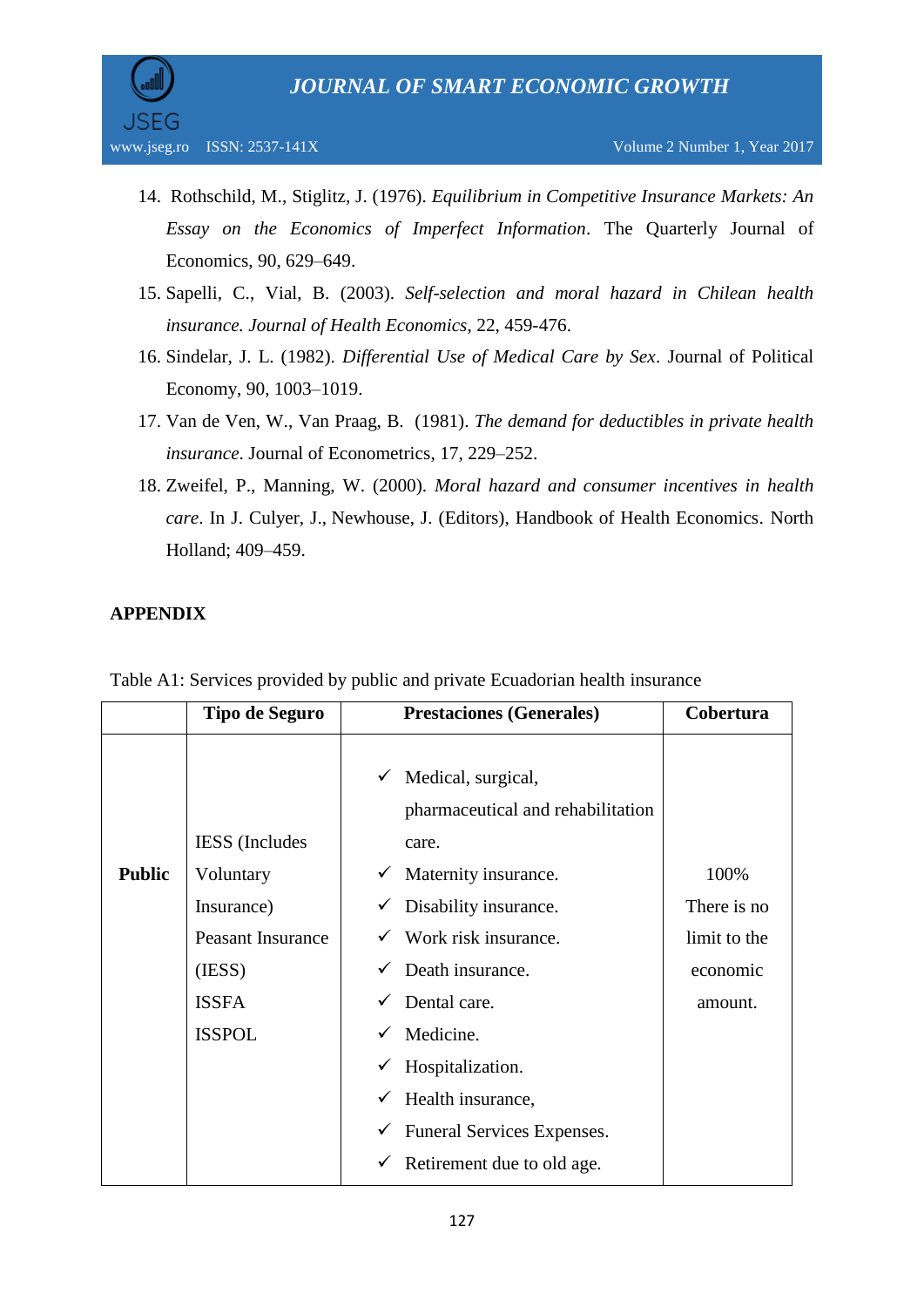

www.jseg.ro ISSN: 2537-141X Volume 2 Number 1, Year 2017

|                |                   |              | Severability.                    |              |
|----------------|-------------------|--------------|----------------------------------|--------------|
|                |                   |              | Retirement Funds.                |              |
|                |                   | ✓            | Mortgage and Unsecured Loans.    |              |
|                |                   |              |                                  |              |
|                |                   |              | (The last three are not covered  |              |
|                |                   |              | by Peasant Insurance)            |              |
|                |                   |              |                                  |              |
|                |                   |              |                                  |              |
|                |                   |              |                                  |              |
|                |                   |              |                                  |              |
|                |                   |              |                                  |              |
|                |                   |              |                                  |              |
|                |                   |              |                                  |              |
|                | All authorized by |              | Disease.                         |              |
|                | the               | ✓            | Hospitalization.                 | According to |
| <b>Private</b> | Superintendency   | ✓            | Medicines.                       | the multiple |
|                | of Companies and  | $\checkmark$ | Ambulatory procedures.           | plans and    |
|                | the               |              | $\checkmark$ Unemployment.       | premium you  |
|                | Superintendency   | ✓            | Intensive therapy.               | choose.      |
|                | of Banks and      |              | Dental care.                     |              |
|                | Insurance of      |              | Travel Insurance.                |              |
|                | Ecuador           | ✓            | Maternity.                       |              |
|                |                   | $\checkmark$ | Accidental Death and Disability. |              |
|                |                   |              |                                  |              |
|                |                   |              |                                  |              |

Source: Own elaboration based on the Social Security Law of Ecuador, and official websites of Private Insurance and Prepaid Health in Ecuador.

| Private insurance (SALUD S.A)   | <b>Public insurance</b>                     |
|---------------------------------|---------------------------------------------|
| <b>Family Plan</b>              | The contribution rates (2013), are based on |
| Minimum Plan (\$29,60 - Holder) | the monthly remuneration of the member;     |
| $\triangleright$ Coverage:      | The respective percentages are as follows:  |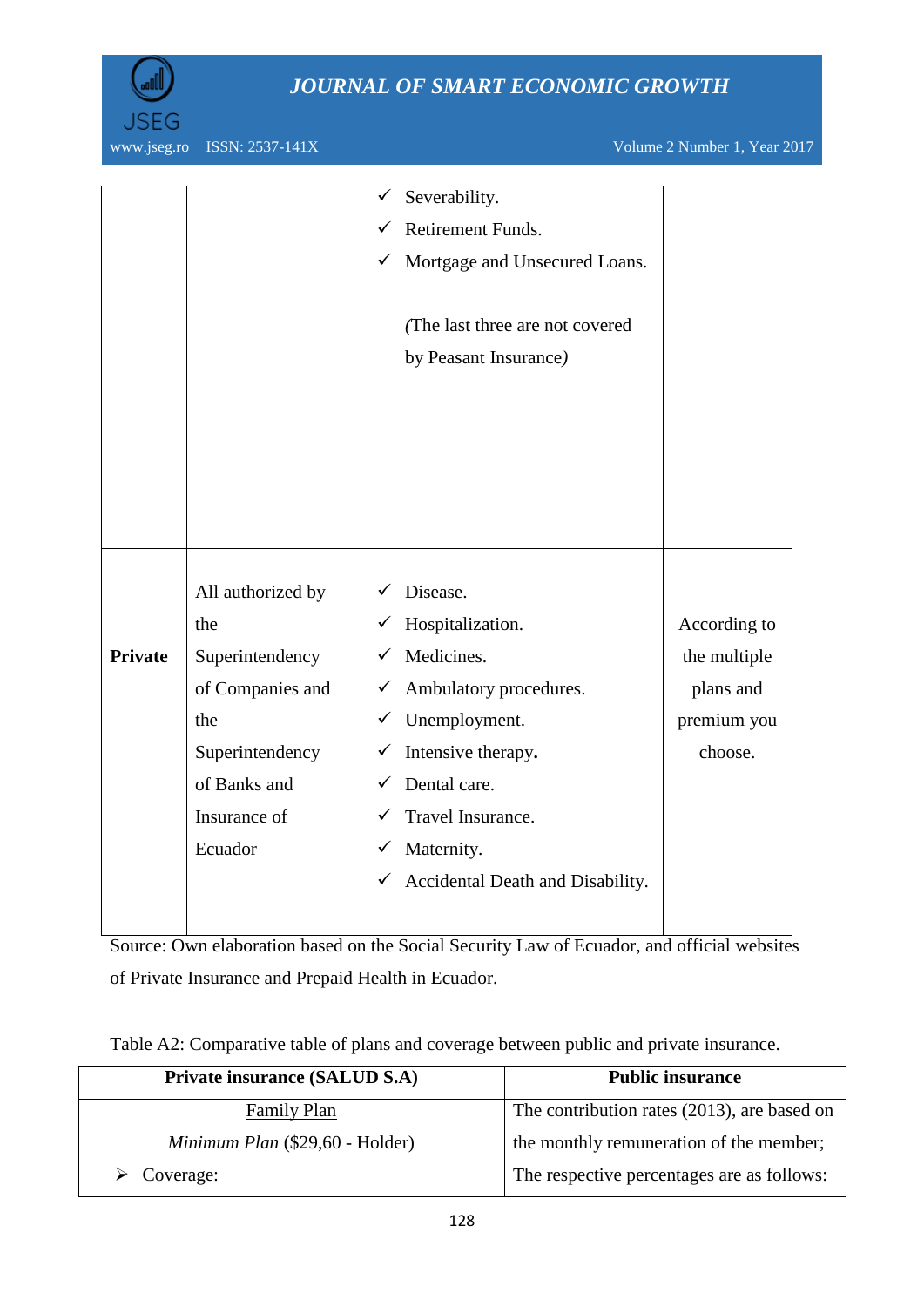

www.jseg.ro ISSN: 2537-141X Volume 2 Number 1, Year 2017

|   | - Up to $$22,000$ per person                                  | <b>General Insurance Required:</b>          |
|---|---------------------------------------------------------------|---------------------------------------------|
|   | - 100% in room and food                                       | Private Sector:                             |
|   | - 100% intensive therapy                                      | Personal contribution: 9,35%                |
|   | - 80% in outpatient coverage                                  | Employer contribution: 11,15%               |
|   | - 60% in drug coverage                                        | Public Sector:                              |
|   | - 100% in hospital and maternity coverage                     | Personal contribution: 11,35%               |
|   | - Up to \$800 in denture, orthosis and non-                   | Employer contribution: 11,15%               |
|   | dental implants.                                              | Voluntary: 20,5%                            |
|   | - Up to 10 rehabilitation therapies per year.                 | Peasant Health Insurance: 2-3%              |
|   | Maximum Plan (\$63,10 - Holder)                               | ISSFA:                                      |
| ➤ | Coverage:                                                     | Personal contribution: 23%                  |
|   | Up to 160 000 per person                                      | Employer contribution: 26%                  |
|   | 100% in room and intensive care                               | <b>ISSPOL:</b>                              |
|   | Up to \$200 in annual deductible per person                   | Personal contribution: 16,1%                |
|   | 80% in ambulatory coverage                                    | Employer contribution: 17,25%               |
|   | 80% in drug coverage                                          |                                             |
|   | 100% in hospital coverage                                     | There is no maximum economic amount         |
|   | 100% in maternity coverage                                    | for the coverage of the services offered by |
|   | Up to \$1500 in dentures, orthoses and non-                   | these types of public insurance, covering   |
|   | dental implants                                               | 100% of the medical eventuality.            |
|   | $\checkmark$ Up to \$5000 in newborn care                     |                                             |
|   | $\overline{\phantom{0}}$ Up to \$ 25,000 in organ transplants |                                             |
|   | Up to $$2500$ in compensation for living                      |                                             |
|   | donner                                                        |                                             |
|   | 10 rehabilitation therapies per year                          |                                             |
|   | 12 consultations of homoeopathy, acupuncture                  |                                             |
|   | and chiropractic                                              |                                             |
|   |                                                               |                                             |

Source: Own elaboration based on the Social Security Law of Ecuador and Web page of

"Salud" S.A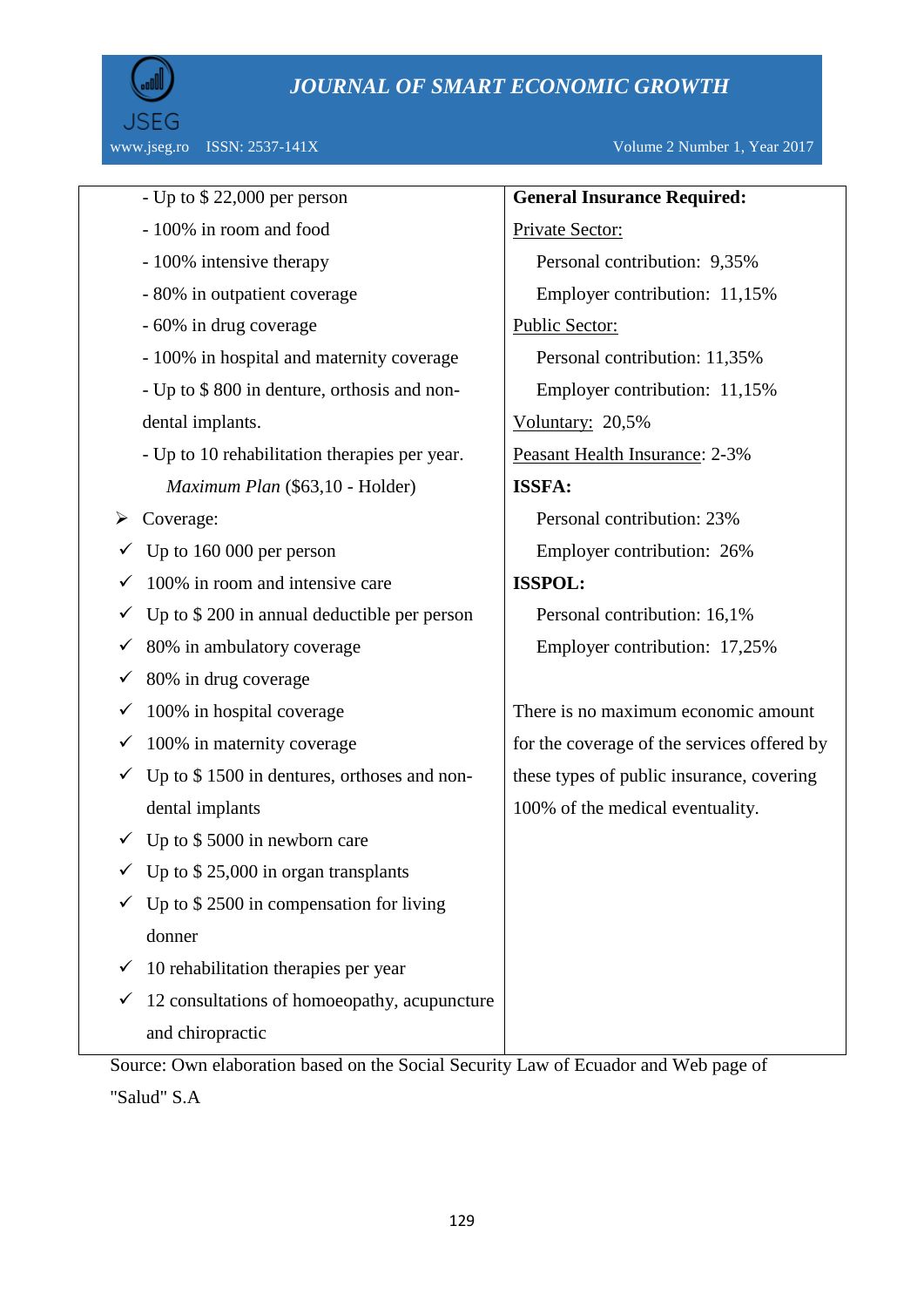

### Table A3: Definition of explanatory variables

| <b>Income</b>                | Total gross income the household receives (in hundreds of dollars)     |  |  |
|------------------------------|------------------------------------------------------------------------|--|--|
| Income^2                     | Total gross income that the household perceives squared                |  |  |
|                              | Logarithm of the extra expense which was not covered by the            |  |  |
| <b>Expenditure</b>           | insurance                                                              |  |  |
| <b>Expenditure_insurance</b> | An interaction variable for people who have public insurance and       |  |  |
|                              | had to make an extra expense                                           |  |  |
| <b>Male</b>                  | 1 male, 0 female                                                       |  |  |
| Age_male                     | A variable of interaction between age and gender of each individual    |  |  |
| <b>Area</b>                  | 1 for people living in urban areas, 0 for people living in rural areas |  |  |
|                              | An interaction variable between people who have public insurance       |  |  |
| Area_insurance               | and live in urban areas                                                |  |  |
| <b>Schooling</b>             | Years of schooling                                                     |  |  |
| Age 40-60                    | 1, for people between 40 and 60 years, 0 otherwise                     |  |  |
| Age>60                       | 1, for adults older than 60 years, 0 otherwise                         |  |  |
|                              | An interaction variable between adults over 60 years old who have      |  |  |
| Age(>60)_insurance           | public insurance                                                       |  |  |
|                              | 1 for people who work (worked at least 1 hour, did not work but        |  |  |
| <b>Employment</b>            | have work), or for people who do not work (unemployed workers          |  |  |
|                              | and agents who do not work)                                            |  |  |
| <b>Marital</b>               | 1 for people who are married or in a free union, 0 for separated,      |  |  |
|                              | divorced, widowed or single people                                     |  |  |
| <b>Indigenous</b>            | 1 if the person is considered of indigenous ethnicity, 0 otherwise     |  |  |
| Montubio                     | 1 if the person is considered montubio, 0 otherwise                    |  |  |
| Public_insurance             | 1 if the person has compulsory public insurance, 0 does not have       |  |  |
|                              | insurance                                                              |  |  |
|                              | 15 dummy variables that reflect the illness or accident that people    |  |  |
| <b>Illnes</b>                | were taken care of or self-medicated, be they respiratory,             |  |  |
|                              | cardiovascular, digestive or vomiting problems, skin, eye,             |  |  |
|                              | neuromuscular, dental, pregnancy, psychological, bone diseases,        |  |  |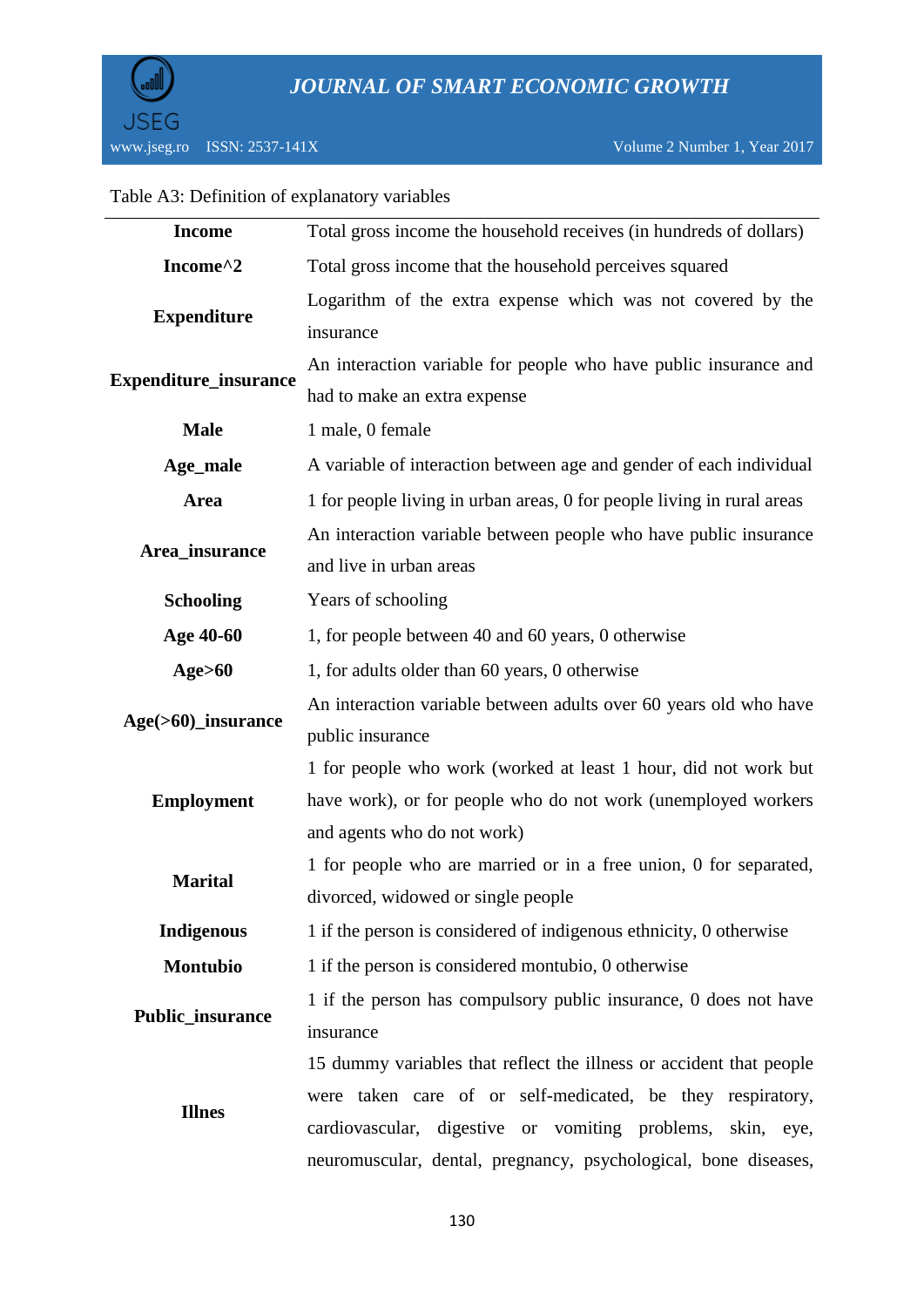

www.jseg.ro ISSN: 2537-141X Volume 2 Number 1, Year 2017

|          | fractures, wounds or beatings, chronic diseases, diseases of women, |
|----------|---------------------------------------------------------------------|
|          | diseases of man, traditional diseases                               |
| Duration | 1 if the disease takes more than a week, 0 otherwise                |

Source: Own elaboration

### Table A4: Regression model: dependent variable use of the health system

|                             |              | <b>Standard</b> |          |                  | <b>Confidence Interval</b> |  |
|-----------------------------|--------------|-----------------|----------|------------------|----------------------------|--|
|                             | Coefficient  | error           | z        | <b>P-value</b>   |                            |  |
| <b>Income</b>               | 0.0115083    | 0.0032354       | 3.56     | $\theta$         | 0.005167 0.0178495         |  |
| Income^2                    | $-0.0000888$ | 0.0000267       | $-3.33$  | 0.001            | $-0.00014$<br>$-0.0000365$ |  |
| <b>Expenditure</b>          | $-0.0317719$ | 0.0032148       | $-9.88$  | $\overline{0}$   | $-0.03807$<br>$-0.0254711$ |  |
| Expenditure_insurance       | $-0.0279437$ | 0.0052864       | $-5.29$  | $\overline{0}$   | $-0.0383$<br>$-0.0175824$  |  |
| <b>Male</b>                 | $-0.1883421$ | 0.0736406       | $-2.56$  | 0.011            | $-0.33268$<br>$-0.0440091$ |  |
| Age_male                    | $-0.0041846$ | 0.0018929       | $-2.21$  | 0.027            | $-0.00789$<br>$-0.0004747$ |  |
| Area                        | $-0.2409992$ | 0.0423287       | $-5.69$  | $\overline{0}$   | $-0.32396$ $-0.1580365$    |  |
| Area_insurance              | 0.1753213    | 0.0713914       | 2.46     | 0.014            | 0.035397 0.315246          |  |
| <b>Schooling</b>            | 0.0208399    | 0.0045441       | 4.59     | $\overline{0}$   | 0.011934 0.029746          |  |
| Age 40-60                   | 0.1711238    | 0.0425348       | 4.02     | $\overline{0}$   | 0.087757 0.2544905         |  |
| Age>60                      | 0.5409276    | 0.0856897       | 6.31     | $\overline{0}$   | 0.372979 0.7088764         |  |
| Age(>60)_insurance          | 0.2059135    | 0.1309508       | 1.57     | 0.116            | $-0.05075$<br>0.4625723    |  |
| Employment                  | $-0.1948976$ | 0.0371463       | $-5.25$  | $\overline{0}$   | $-0.2677$<br>$-0.1220922$  |  |
| <b>Marital</b>              | 0.1030493    | 0.0360776       | 2.86     | 0.004            | 0.032338 0.1737602         |  |
| <b>Indigenous</b>           | 0.1107131    | 0.0593615       | 1.87     | 0.062            | $-0.00563$ 0.2270595       |  |
| <b>Montubio</b>             | $-0.1815178$ | 0.0759929       | $-2.39$  | 0.017            | $-0.33046$ $-0.0325744$    |  |
| Public_insurance            | 0.2099773    | 0.0584243       | 3.59     | $\boldsymbol{0}$ | 0.095468 0.3244868         |  |
| <b>Illnes_respiratory</b>   | $-0.8758965$ | 0.0631498       | $-13.87$ | $\boldsymbol{0}$ | $-0.99967$<br>$-0.7521251$ |  |
| Illnes_cardiovascular       | 0.2148828    | 0.1161085       | 1.85     | 0.064            | $-0.01269$ $0.4424513$     |  |
| <b>Illnes_digestive</b>     | $-0.0721969$ | 0.0728498       | $-0.99$  | 0.322            | $-0.21498$ 0.0705861       |  |
| Illnes_skin                 | 0.528828     | 0.1437806       | 3.68     | $\overline{0}$   | 0.247023 0.8106328         |  |
| Illnes_eyes                 | 0.2812694    | 0.1743592       | 1.61     | 0.107            | $-0.06047$ $0.6230072$     |  |
| <b>Illnes_neuromuscular</b> | $-0.3340116$ | 0.0879609       | $-3.8$   | $\boldsymbol{0}$ | $-0.50641$<br>$-0.1616114$ |  |